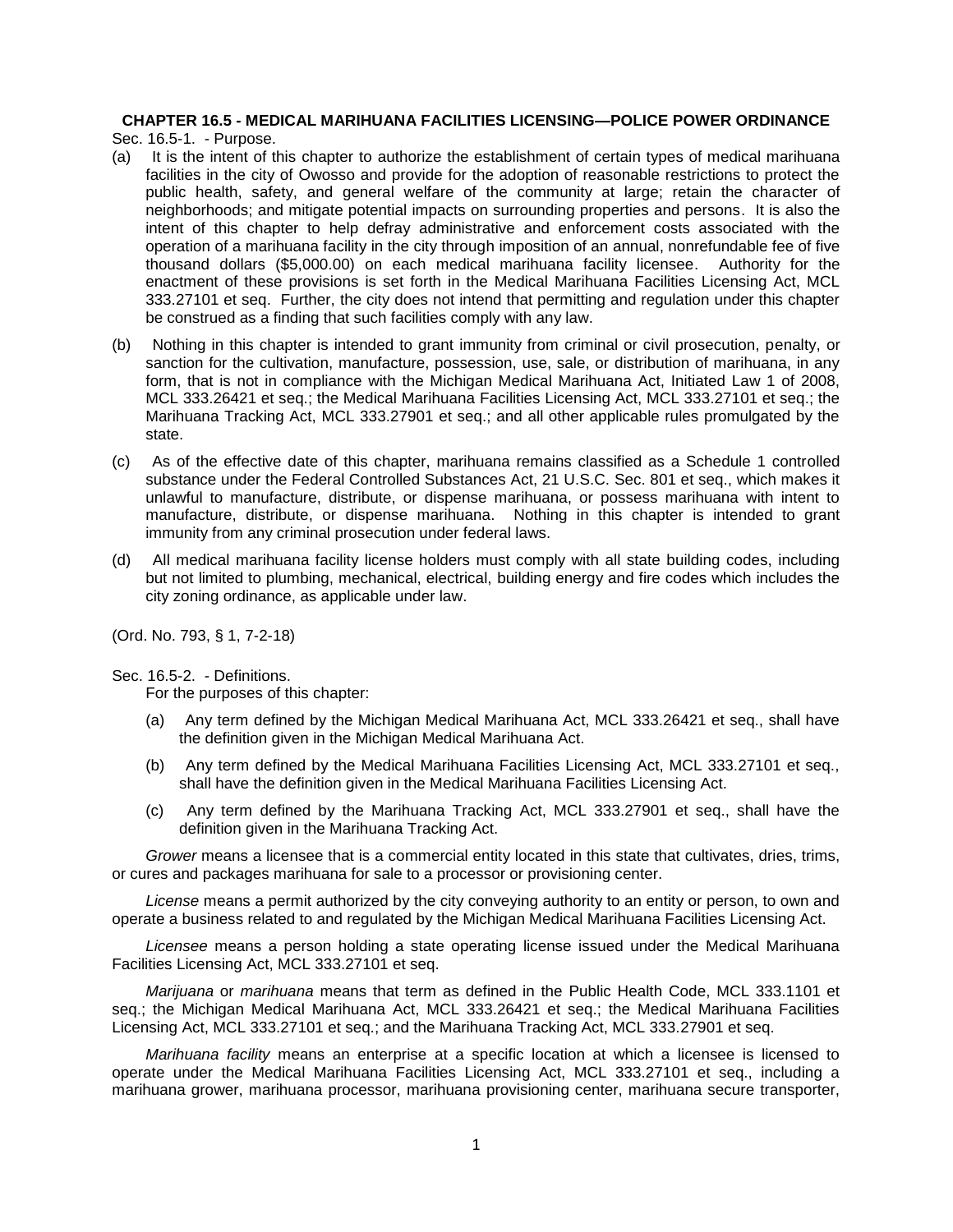or marihuana safety compliance facility. The term does not include or apply to a "primary caregiver" or "caregiver" as that term is defined in the Michigan Medical Marihuana Act, MCL 333.26421 et seq.

*Person* means an individual, corporation, limited liability company, partnership, limited partnership, limited liability partnership, limited liability limited partnership, trust, or other legal entity.

*Processor* means a licensee that is a commercial entity located in Michigan that purchases marihuana from a grower and that extracts resin from the marihuana or creates a marihuana-infused product for sale and transfer in packaged form to a provisioning center.

*Provisional license* means a document endorsed by the city which only recognizes that an entity or person has submitted a valid application to the city seeking to own and operate a business related to and regulated by the Michigan Medical Marihuana Facilities Licensing Act. A provisional license grants no authority to possess, sell, market or deal marihuana in any fashion, whether for retail, trade, personal and/or patient medical use.

*Provisioning center* means a licensee that is a commercial entity located in the state that purchases marihuana from a grower or processor and sells, supplies, or provides marihuana to registered qualifying patients, directly or through the patients' registered primary caregivers. Provisioning center includes any commercial property where marihuana is sold at retail to registered qualifying patients or registered primary caregivers. A noncommercial location used by a primary caregiver to assist a qualifying patient connected to the caregiver in accordance with the Michigan Medical Marihuana Act, MCL 333.26421 et seq., is not a provisioning center for purposes of this chapter.

*Safety compliance facility* means a licensee that is a commercial entity that receives marihuana from a marihuana facility or registered primary caregiver, tests it for contaminants and for tetrahydrocannabinol and other cannabinoids, returns the test results, and may return the marihuana to the marihuana facility.

*Secure transporter* means a licensee that is a commercial entity located in this state that stores marihuana and transports marihuana between marihuana facilities for a fee.

| Facility                   | Number    |
|----------------------------|-----------|
| Grower                     | unlimited |
| Processor                  | unlimited |
| Provisioning center        | #4        |
| Safety compliance facility | unlimited |
| Secure transporter         | unlimited |

Sec. 16.5-3. - Authorization of facilities and fee.

(a) The maximum number of each type of marihuana facility allowed in the city shall be as follows:

(b) Planning commission shall review the number of facilities allowed at the one (1) year mark of implementation to re-evaluate and determine if the number allowed needs to be adjusted. From that point on, every three (3) years, city council shall review the maximum number of each type of marihuana facility allowed and determine whether this maximum number should be changed. The review and its findings shall be recorded in the minutes of the relevant meeting of the city council.

- (c) A nonrefundable fee shall be paid by each marihuana facility licensed under this chapter in an annual amount of five thousand dollars (\$5,000.00) as set by resolution of the city council.
- (d) The first four (4) provisioning center licenses shall be awarded via lottery. An application fee of five thousand dollars (\$5,000.00) shall be paid in full at the time the application is submitted. The first round of applications shall be accepted for a 30-day calendar period, to be determined by city council. All names of applicants will be entered into a drawing the day set by council and shall be open to the public. Applicants who are not awarded a license shall receive a refund of two thousand five hundred dollars (\$2,500.00) within thirty (30) days of the drawing. If all licenses are not awarded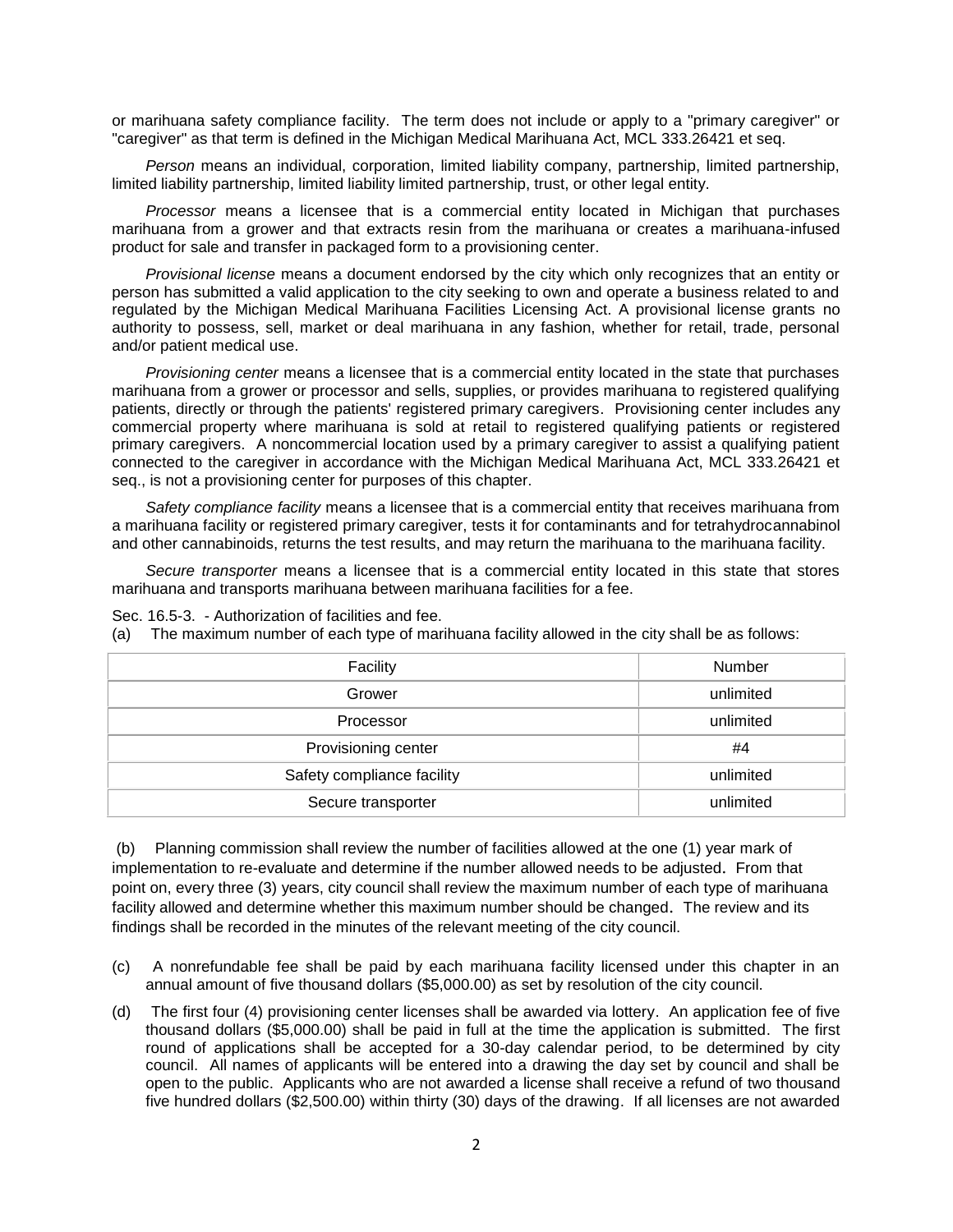in the first round, a second round of applications may be accepted at a later date as determined by city council.

(e) Should a provisioning center license be vacated or revoked, the city will hold a lottery to award the license to another applicant. The process shall mimic the steps outlined above but would be limited to the number of vacated or revoked license(s) available.

Sec. 16.5-4. - Requirements and procedure for issuing license.

- (a) No person shall operate a marihuana facility in city of Owosso without a valid marihuana facility license issued by the city pursuant to the provisions of this chapter, and state law.
- (b) The license requirement in this chapter applies to all facilities whether operated for profit or not for profit.
- (c) Every applicant for a license to operate a marihuana facility shall file an application in the building department office upon a form provided by the city.
- (d) Applications to operate any marihuana facility shall include a photocopy of the "State of Michigan Prequalification Status Letter." Any application delivered to the city without the aforementioned prequalification status letter will be deemed incomplete and shall be rejected. Any delay due to the filing of an incomplete application shall be deemed the fault of the applicant and not the city.
- (e) Upon an applicant's completion of said form and furnishing of all required information and documentation, city staff shall accept the application and assign it a sequential application number by facility type based on the date and time of acceptance. The city staff shall act to approve or deny an application not later than twenty (20) days from the date the application was accepted. If approved, the building department shall issue the applicant a provisional license.
- (f) Applicant's receipt of a provisional license from the city shall provide for reasonable time, but not more than eight (8) months, to secure any and all subsequent and/or collateral permits as required by the state and/or city. Any applicant with a provisional license that has not completed every task as required by the state and/or the city, within eight (8) months after receipt of the provisional license from the city will result in revocation of applicant's city issued provisional license and denial of license.
	- (1) An extension of time may be granted upon applicant's written request and showing of good cause for delay. A request for an extension of time shall also include the estimated time to remedy the delay. Any extension of time shall be at the sole discretion of the city.
- (g) Within twenty (20) days from the applicant submitting proof of obtaining all other required permits and approvals and payment of the license fee, city staff shall approve or deny the marihuana facility license. The building department shall issue marihuana facility licenses in order of the sequential application number previously assigned.
- (h) Maintaining a valid marihuana facility license issued by the state is a condition for the issuance and maintenance of a marihuana facility license under this chapter and continued operation of any marihuana facility.
- (i) A marihuana facility license issued under this chapter is not transferable.
- (j) If the application is for a grower's license, the maximum number of plants that the applicant intends to grow will be included with the application.

Sec. 16.5-5. - License renewal.

- (a) A marihuana facility license shall be valid for one (1) year from the date of issuance, unless revoked as provided by law.
- (b) A valid marihuana facility license may be renewed, on an annual basis, by submitting an application and payment of the annual license fee. Application to renew a marihuana facility license shall be filed at least thirty (30) days prior to the date of its expiration.
- (c) Applications for renewal or amendment of existing permits shall be reviewed and granted or denied before applications for new permits are considered.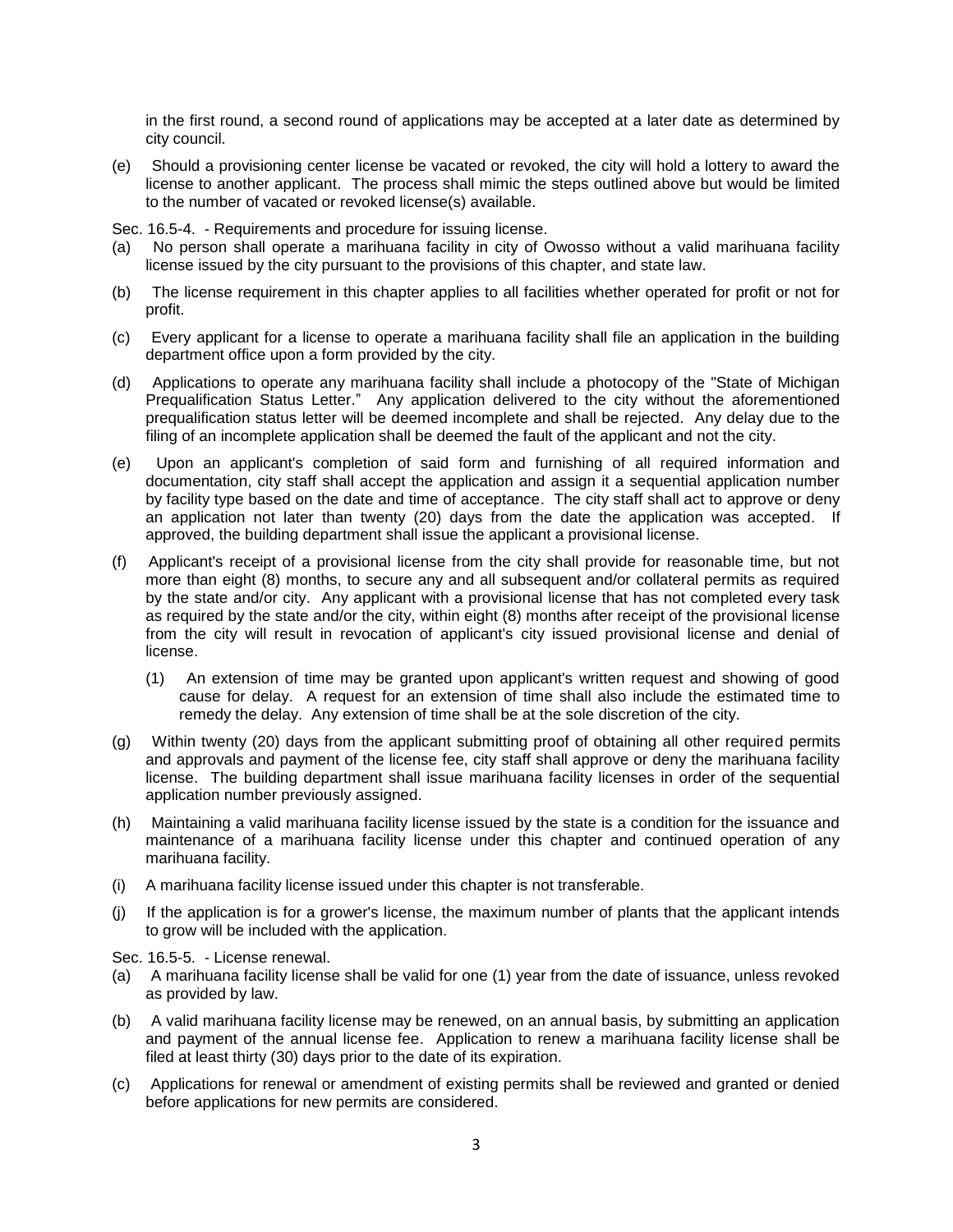Sec. 16.5-6. - Applicability.

The provisions of this chapter shall be applicable to all persons and facilities described herein, whether the operations or activities associated with a marihuana facility were established without authorization before the effective date of this chapter.

### Sec. 16.5-7. - Penalties and enforcement.

- (a) Any person who violates any of the provisions of this chapter shall be responsible for a 90-day misdemeanor. Each day a violation of this chapter continues to exist constitutes a separate violation. A violator of this chapter shall also be subject to such additional sanctions, remedies and judicial orders as are authorized under Michigan law.
- (b) A violation of this chapter is deemed to be a nuisance per se. In addition to any other remedy available by law, the city may bring an action for an injunction or other process against a person to restrain, prevent, or abate any violation of this chapter.
- (c) This chapter shall be enforced and administered by the city official as may be designated from time to time by resolution of the city council.
- (d) A license issued under this chapter may be suspended or revoked for any of the following violations:
	- (1) Any person required to be named on the permit application is convicted of or found responsible for violating any provision of this chapter;
	- (2) A permit application contains any misrepresentation or omission of any material fact, or false or misleading information, or the applicant has provided the city with any other false or misleading information related to the facility;
	- (3) Any person required to be named on the permit application is convicted of a crime which, if it had occurred prior to submittal of the application, could have been cause for denial of the permit application;
	- (4) Marihuana is dispensed on the business premises in violation of this chapter or any other applicable state or local law, rule or regulation;
	- (5) The facility is operated or is operating in violation of the specifications of the permit application, any conditions of approval by the city or any other applicable state or local law, rule or regulation.
	- (6) The city, the county, or any other governmental entity with jurisdiction, has closed the facility temporarily or permanently or has issued any sanction for failure to comply with health and safety provisions of this chapter or other applicable state or local laws related to public health and safety.
	- (7) The facility is determined by the city to have become a public nuisance.
	- (8) The facility's state operating license has been suspended or revoked.
- (e) Possession, sale or consumption of any form of alcohol is strictly prohibited in any licensed medical marihuana facilities.

#### Sec. 16.5-8. - Severability.

In the event that any one (1) or more sections, provisions, phrases or words of this chapter shall be found to be invalid by a court of competent jurisdiction, such holding shall not affect the validity or the enforceability of the remaining sections, provisions, phrases or words of this chapter.

#### Sec. 38-5. - Definitions.

*Accessory building.* A building detached from a principal building on the same lot and customarily incidental and subordinate to the principal building or use.

*Accessory use, or accessory.* A use which is clearly incidental to, customarily found in connection with, and (except in the case of accessory off-street parking spaces or loading) located on the same zoning lot as the principal use to which it is related.

When "accessory" is used in this text, it shall have the same meaning as accessory use.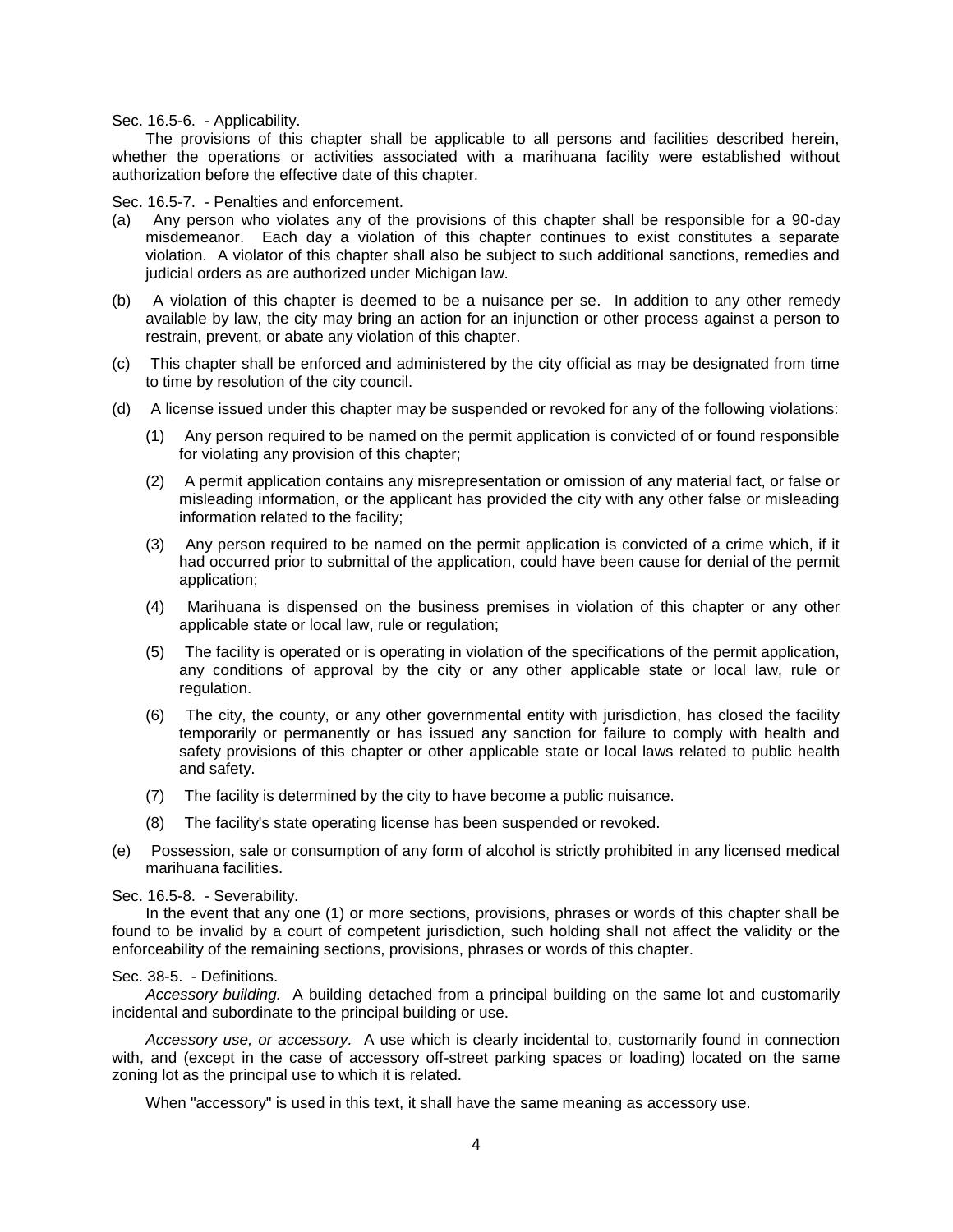An accessory use includes, but is not limited to, the following:

- (1) Residential accommodations for servants and/or caretakers.
- (2) Swimming pools for the use of the occupants of a residence or their guests.
- (3) Domestic or agricultural storage in a barn, shed, tool room, or similar accessory building or other structure.
- (4) A newsstand primarily for the convenience of the occupants of a building, which is located wholly within such building and has no exterior signs or displays.
- (5) Storage of merchandise normally carried in stock in connection with a business or industrial use, unless such storage is excluded in the applicable district regulations.
- (6) Storage of goods used in or produced by industrial uses or related activities, unless such storage is excluded in the applicable district regulations.
- (7) Accessory off-street parking spaces, open or enclosed, subject to the accessory off-street parking regulations.
- (8) Uses clearly incidental to a main use such as, but not limited to, offices of an industrial or commercial complex located on the site of the commercial or industrial complex.
- (9) Accessory off-street loading, subject to the off-street loading regulations for the district in which the zoning lot is located.
- (10) Accessory signs, subject to the sign regulations for the district in which the zoning lot is located.
- (11) Satellite receiving antennae. An apparatus capable of receiving communications from a transmitter relay located in planetary orbit.
- (12) Usable satellite signal. A satellite signal which when received on a conventional television set is at least equal in picture quality to that received from local commercial television stations or by way of cable television.

*Adult foster care facility.* A governmental or non-governmental establishment having as its principal function the receiving of adults for foster care. It includes facilities and foster care family homes for adults who are aged, emotionally disturbed, developmentally disabled, or physically handicapped who require supervision on an ongoing basis but who do not require continuous nursing care. Beginning March 27, 1984, adult foster care facility shall include home for the aged.

*Adult foster care small group home.* An adult foster care facility with the approved capacity to receive at least seven (7) but not more than twelve (12) adults shall be provided with foster care.

*Alley.* Any dedicated public way affording a secondary means of access to abutting property, and not intended for general traffic circulation.

*Alterations.* Any change, addition or modification in construction or type of occupancy, or in the structural members of a building, such as walls or partitions, columns, beams or girders, the consummated act of which may be referred to herein as "altered" or "reconstructed."

*Apartment.* A suite of rooms or a room in a multiple-family building arranged and intended for a place of residence of a single family or a group of individuals living together as a single housekeeping unit.

*Auto repair station.* A place where, along with the sale of engine fuels, the following services may be carried out: general repair, engine rebuilding, rebuilding or reconditioning of motor vehicles, collision service, such as body, frame, or fender straightening and repair; overall painting and undercoating of automobiles.

*Basement.* That portion of a building which is partly or wholly below grade but so located that the vertical distance from the average grade to the floor is greater than the vertical distance from the average grade to the ceiling. A basement shall not be counted as a story.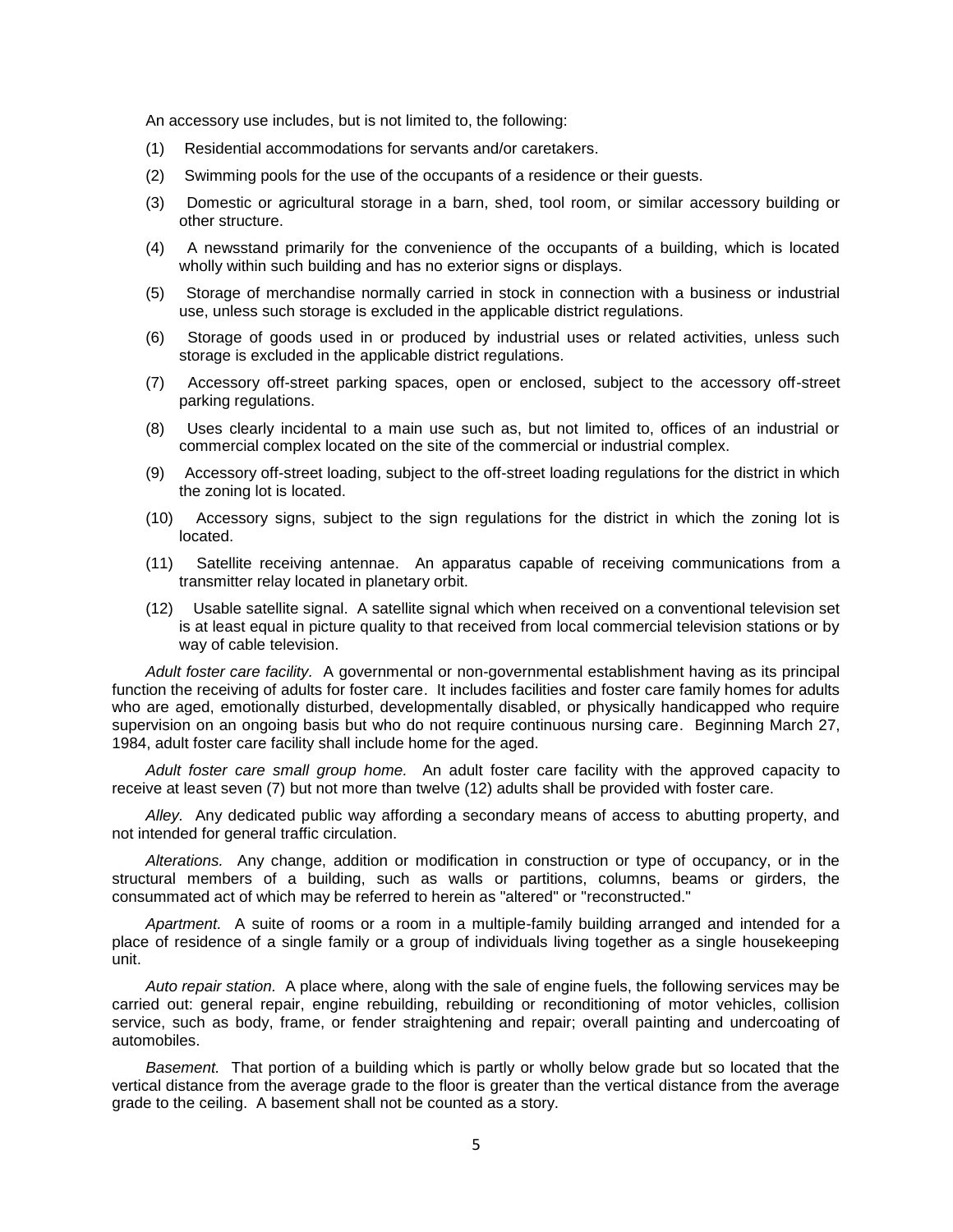*Bed and breakfast operations.* A use which is subordinate to the principal use of a dwelling unit as a single-family dwelling unit and a use in which transient guests are provided a sleeping room and board in return for payment.

*Block.* The property abutting one (1) side of a street and lying between the two (2) nearest intersecting streets, (crossing or terminating) or between the nearest such street and railroad right-of-way, unsubdivided acreage, lake, river or live stream; or between any of the foregoing and any other barrier to the continuity of development, or corporate boundary lines of the city.

*Building.* Any structure, either temporary or permanent, having a roof supported by columns or walls, and intended for the shelter, or enclosure of persons, animals, chattels or property of any kind.

*Building height.* The vertical distance measured from the established grade to the highest point of the roof surface for flat roofs; to the deck line of mansard roofs; and to the average height between eaves and ridge for gable, hip and gambrel roofs.

*Building line.* A line formed by the face of the building, and for the purposes of this chapter, a minimum building line is the same as a front setback line. See article XVIII for porches and horizontal projections such as eaves and bay windows.

*Child or adult care center.* A facility other than a private home where one (1) or more persons are received for care and supervision for periods of less than twenty-four (24) hours a day and for four (4) weeks during a calendar year.

*Club.* An organization of persons for special purposes or for the promulgation of sports, arts, sciences, literature, politics or the like, but not operated for profit.

*Convalescent or nursing home.* A structure with sleeping rooms, where persons are housed or lodged and are furnished with meals, nursing and medical care.

*Drive-in.* A business establishment so developed that its retail or service character is dependent on providing a drive-way approach or parking spaces for motor vehicles so as to serve patrons while in the motor vehicle rather than within a building or structure.

*Dwelling unit.* A building, or portion thereof, designed for occupancy by one (1) family for residential purposes and having cooking facilities.

*Dwelling, one-family.* A building designed exclusively for and occupied by one (1) family.

*Dwelling, two-family.* A building designed exclusively for occupancy by two (2) families living independently of each other.

*Dwelling, multiple-family.* A building, or a portion thereof, designed exclusively for occupancy by three (3) or more families living independently of each other.

*Development.* The construction of a new building or other structure on a zoning lot, the relocation of an existing building on another zoning lot, or the use of open land for a new use.

*District.* A portion of the incorporated area of the city within which certain regulations and requirements or various combinations thereof apply under the provisions of this chapter.

*Erected.* Built, constructed, altered, reconstructed, moved upon, or any physical operations on the premises which are required for construction, excavation, fill, drainage, and the like, shall be considered a part of erection.

*Essential services.* The erection, construction, alteration or maintenance by public utilities or city departments of underground, surface or overhead gas, electrical, steam, fuel or water transmission or distribution systems, collection, communication, supply or disposal systems, including towers, poles, wires, mains, drains, sewers, pipes, conduits, cables, fire alarm and police call boxes, traffic signals, hydrants and similar equipment in connection herewith, but not including buildings which are necessary for the furnishing of adequate service by such utilities or city departments for the general health, safety or welfare.

*Excavation.* Any breaking of ground, except common household gardening and ground care.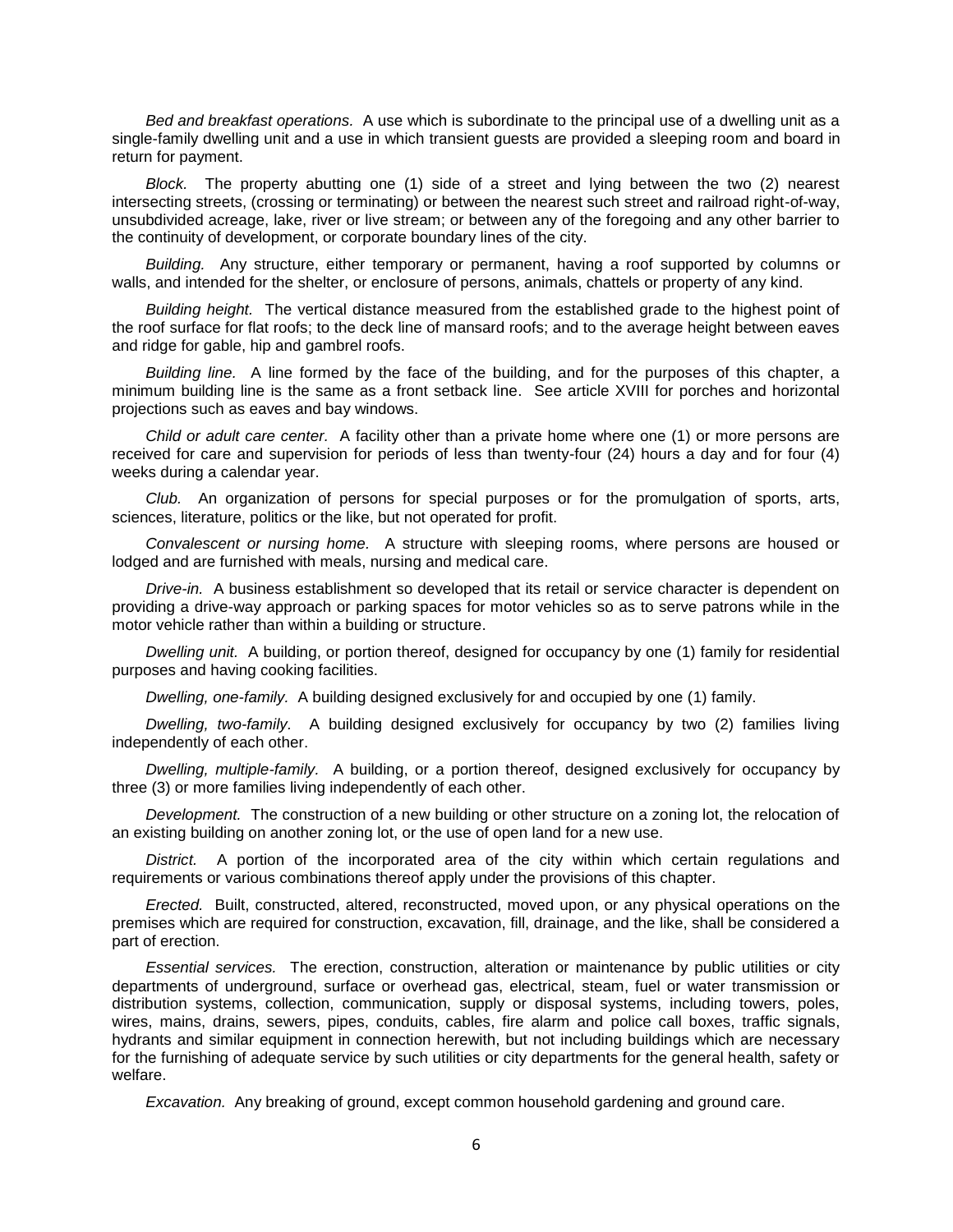*Family.* One (1) or two (2) persons or parents, with their direct lineal descendants and adopted children (and including the domestic employees thereof) together with not more than two (2) persons not so related, living together in the whole or part of a dwelling comprising a single housekeeping unit. Every additional group of two (2) or less persons living in such housekeeping unit shall be considered a separate family for the purpose of this chapter.

*Family day care home.* A private home in which one (1) to six (6) children are received for care and supervision for periods of less than twenty-four (24) hours a day and for more than four (4) weeks during a calendar year.

*Farm.* The carrying on of any agricultural activity or the raising of livestock or small animals as a source of income.

*Floor area, residential.* For the purpose of computing the minimum allowable floor area in a residential dwelling unit, the sum of the horizontal areas of such story of the building shall be measured from the exterior faces of the exterior walls or from the centerline of walls separating two (2) dwellings. The floor area measurement is exclusive of areas of basements, unfinished attics, attached garages, breezeways and enclosed and unenclosed porches.

*Floor area, usable.* (For the purposes of computing parking.) That area used for or intended to be used for the sale of merchandise or services, or for use to serve patrons, clients, or customers. Such floor area which is used or intended to be used principally for the storage or processing of merchandise, hallways, or for the utilities or sanitary facilities, shall be excluded from this computation of "usable floor area": Measurement of usable floor area shall be the sum of the horizontal areas of the several floors of the building, measured from the interior faces of the exterior walls.

*Floor area ratio.* A volume control wherein a building ratio of 1.0 means that the floor area may equal the lot area. An F.A.R. of 5.0 means that the floor area may be up to five (5) times as large as the lot area: and an F.A.R. of 0.5 means that the floor area shall be no more than one-half of the lot area.

*Foster family group home.* A private home in which more than four (4) but less than seven (7) children, who are not related to an adult member of the household by blood, marriage or adoption, are provided care for twenty-four (24) hours a day for four (4) or more days a week, for two (2) or more consecutive weeks, unattended by a parent or legal guardian.

*Foster family home.* A private home in which one (1) but not more than four (4) minor children, who are not related to an adult member of the household by blood, marriage or adoption, are given care and supervision for twenty-four (24) hours a day, for four (4) or more days a week, for two (2) or more consecutive weeks, unattended by a parent or legal guardian.

*Garage, private.* An accessory building or portion of a main building designed or used solely for the storage of motor-driven vehicles, boats and similar vehicles owned and used by the occupants of the building to which it is accessory.

*Garage, service.* Any premises used for the storage or care of motor-driven vehicles, or where any such vehicles are equipped for operation, repaired, or kept for remuneration, hire or sale.

*Gasoline service station.* A place for the dispensing, sale or offering for sale of motor fuels directly to users of motor vehicles, together with the sale of minor accessories and services for motor vehicles, but not including major automobile repair.

*Grade.* The ground elevation established for the purpose of regulating the number of stories and the height of buildings. The building grade shall be the level of the ground adjacent to the walls of the building if the finished grade is level. If the ground is not entirely level, the grade shall be determined by averaging the elevation of the ground for each face of the building.

*Group day care home.* A private home where seven (7) to twelve (12) children are received for care and supervision for periods of less than twenty-four (24) hours a day and for more than four (4) weeks during a calendar year.

*Grower.* A licensee that is a commercial entity doing business in this state that cultivates, dries, trims, or cures and packages marihuana for sale to a processor or provisioning center.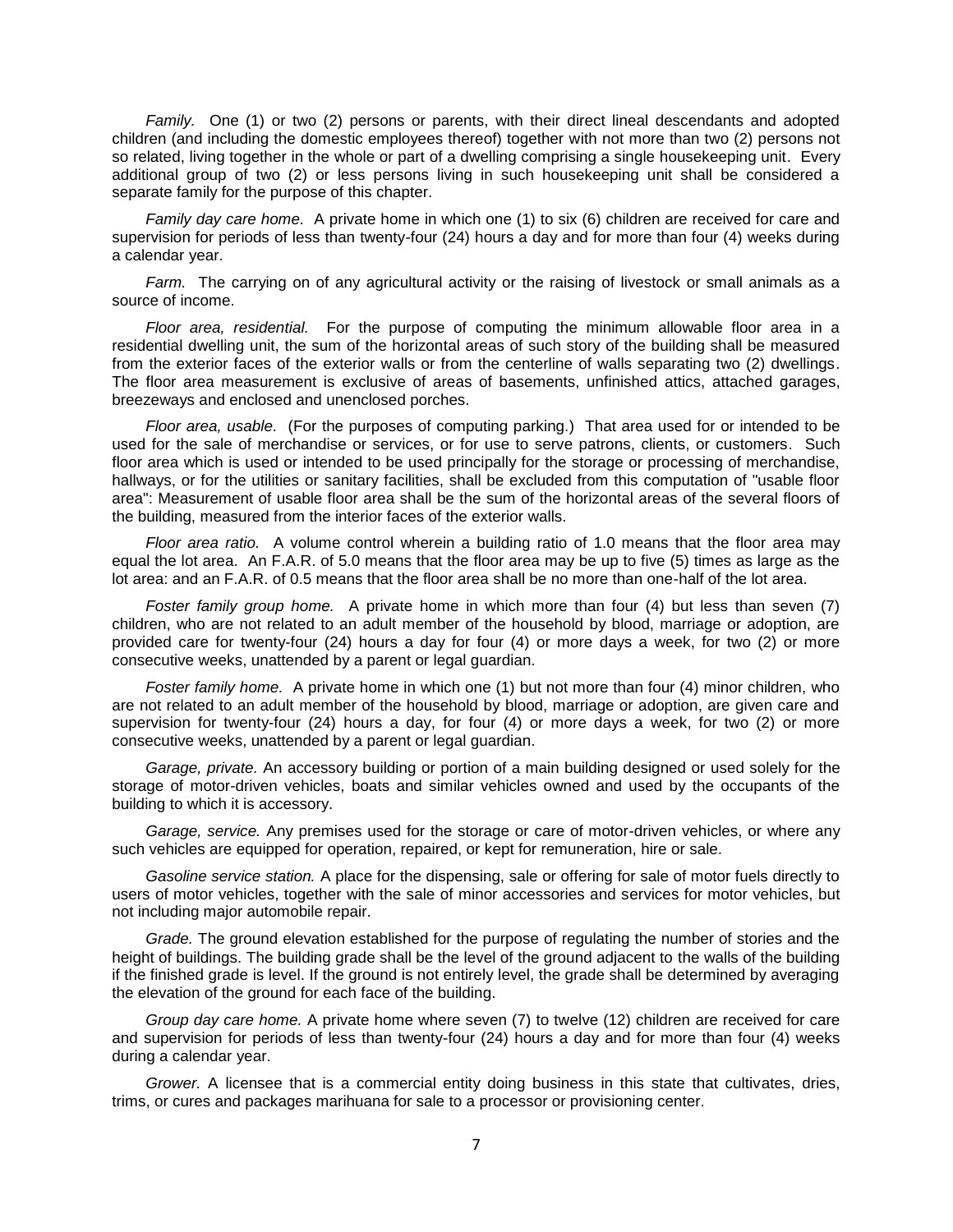*Hotel.* A building or part of a building, with a common entrance or entrances, in which the dwelling units or rooming units are used primarily for transient occupancy, and in which one (1) or more of the following services are offered: Mail service, furnishing of linen, telephone, secretarial, or desk service, and bellboy service. A hotel may include restaurant or cocktail lounge, public banquet halls, ballrooms or meeting rooms.

*Junkyard.* An area where waste, used or secondhand materials are bought and sold, exchanged, stored, baled, packed, disassembled, or handled including, but not limited to: Scrap iron and other metals, paper, rags, rubber tires and bottles. A "junkyard" includes automobile wrecking yards and includes any open area of more than two hundred (200) square feet for storage, keeping or abandonment of junk.

*Kennel, commercial.* Any lot or premises on which three (3) or more dogs, cats or other household pets are either permanently or temporarily boarded. Kennel shall also include any lot or premises where household pets are bred or sold.

*Licensee.* A person holding a state operating license issued under the Medical Marihuana Facilities Licensing Act, MCL 333.27101 et seq.

*Loading space.* An off-street space on the same lot with a building, or group of buildings, for the temporary parking of a commercial vehicle while loading and unloading merchandise or materials.

*Local street.* A street that provides frontage and access residential lots but also carries some through traffic to lower ordered cul-de-sac streets and lanes.

*Lot.* A parcel of land occupied, or intended to be occupied, by a main building or a group of such buildings and accessory buildings, or utilized for the principal use and uses accessory thereto, together with such yards and open spaces as are required under the provisions of this chapter. A lot may or may not be specifically designated as such on public records.

*Lot, corner.* A lot where the interior angle of two (2) adjacent sides at the intersection of two (2) streets is less than one hundred thirty-five (135) degrees. A lot abutting upon a curved street or streets shall be considered a corner lot for the purposes of this chapter if the arc is of less radius than one hundred fifty (150) feet and the tangents to the curve, at the two (2) points where the lot lines meet the curve or the straight street line extended from an interior angle of less than one hundred thirty-five (135) degrees.

*Lot, interior.* Any lot other than a corner lot.

*Lot, through.* Any interior lot having frontage on two (2) more or less parallel streets as distinguished from a corner lot. In the case of a row of double frontage lots, all yards of said lots adjacent to streets shall be considered frontage, and front yard setbacks shall be provided as required.

*Lot, zoning.* A single tract of land, located within a single block, which, at the time of filing for a building permit, is designated by its owner or developer as a tract to be used, developed or built upon as a unit, under single ownership or control.

A zoning lot shall satisfy this chapter with respect to area, size, dimensions and frontage as required in the district in which the zoning lot is located. A zoning lot, therefore, may not coincide with a lot of record as filed with the county register of deeds, but may include one (1) or more lots of record.

*Lot area.* The total horizontal area within the lot lines of the lot.

*Lot coverage.* The part or percent of the lot occupied by buildings including accessory buildings.

*Lot depth.* The horizontal distance between the front and rear lot lines, measured along the median between the side lot lines.

*Lot lines.* The lines bounding a lot as defined herein:

(1) *Front lot line.* In the case of an interior lot, is that line separating said lot from the street. In the case of a through lot, is that line separating said lot from either street. In the case of a corner lot, is that line as designated on the building plans filed for approval with the building inspector.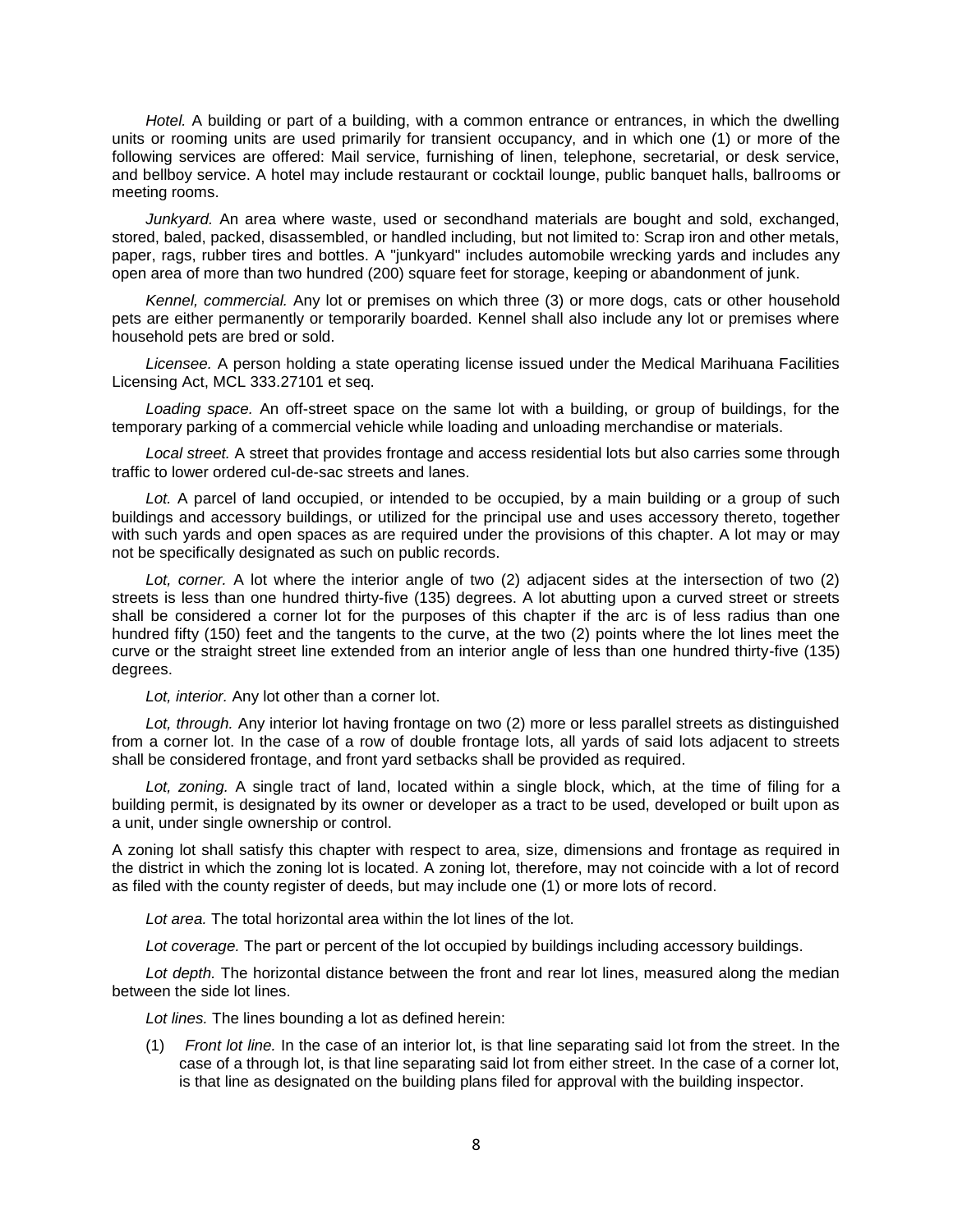- (2) *Rear lot line.* That lot line opposite the front lot line. In the case of lot pointed at the rear, the rear lot line shall be an imaginary line parallel to the front lot line, not less than ten (10) feet long lying farthest from the front lot line and wholly within the lot.
- (3) *Side lot line.* Any lot line other than the front lot line or rear lot line. A side lot line separating a lot from a street is a side street lot line. A side lot line separating a lot from another lot or lots is an interior side lot line.

*Lot of record.* A parcel of land, the dimensions of which are shown on a document or map on file with the county register of deeds or in common use by city or county officials, and which actually exists as so shown, or any part of such parcel held in a record ownership separate from that of the remainder thereof.

*Lot width.* The horizontal straight line distance between the side lot lines, measured between the two (2) points where the front setback line intersects the side lot lines.

*Main building.* A building in which is conducted the principal use of the lot upon which it is situated.

*Major thoroughfare.* An arterial street which is intended to serve as a large volume traffic way for both the immediate municipal area and the region beyond, and is designated as a major thoroughfare, parkway, freeway, expressway or equivalent term on the major thoroughfare plan to identify those streets comprising the basic structure of the major thoroughfare plan.

*Marijuana* or *marihuana.* That term as defined in the Public Health Code, MCL 333.1101 et seq.; the Michigan Medical Marihuana Act, MCL 333.26421 et seq.; the Medical Marihuana Facilities Licensing Act, MCL 333.27101 et seq.; and the Marihuana Tracking Act, MCL 333.27901 et seq.

*Marihuana facility.* An enterprise at a specific location at which a licensee is licensed to operate under the Medical Marihuana Facilities Licensing Act, MCL 333.27101 et seq., including a marihuana grower, marihuana processor, marihuana provisioning center, marihuana secure transporter, or marihuana safety compliance facility. The term does not include or apply to a "primary caregiver" or "caregiver" as that term is defined in the Michigan Medical Marihuana Act, MCL 333.26421 et seq.

*Master plan.* The comprehensive community plan, including graphic and written proposals indicating the general location for streets, parks, schools, public buildings and all physical development of the city, and includes any unit or part of such plan, and any amendment to such plan or parts thereof. Such plan may or may not be adopted by the planning commission and/or the council.

*Medical marihuana dispensary (or clinic)* means any retail store, store front, office building or other structure or any type of mobile unit or entity that dispenses, facilitates, sells, or provides, in any manner, marihuana or cannabis, any product containing marihuana or cannabis, or medical marihuana paraphernalia as described herein. This definition does not apply to patients or caregivers operating pursuant to subsection 38-52(9).

*Medical marihuana growing facility* means any building, or portion thereof, that allows cultivation, growing, processing or distribution of medical marihuana, excluding the cultivation, growing or processing allowed inside a qualifying patient's primary, legal residence.

*Mezzanine.* An intermediate floor in any story occupying not to exceed one-third ( 1/3 ) of the floor area of such story.

*Mobile home (trailer coach).* Any vehicle designed, used, or so constructed as to permit its being used as a conveyance upon the public streets or highways and duly licensable as such, and constructed in such a manner as will permit occupancy thereof as a dwelling or sleeping place for one (1) or more persons.

*Mobile home park (trailer court).* Any plot of ground upon which two (2) or more trailer coaches, occupied for dwelling or sleeping purposes are located.

*Motel.* A series of attached, semi-detached or detached rental units containing a bedroom, bathroom and closet space. Units shall provide for overnight lodging and are offered to the public for compensation, and shall cater primarily to the public traveling by motor vehicle.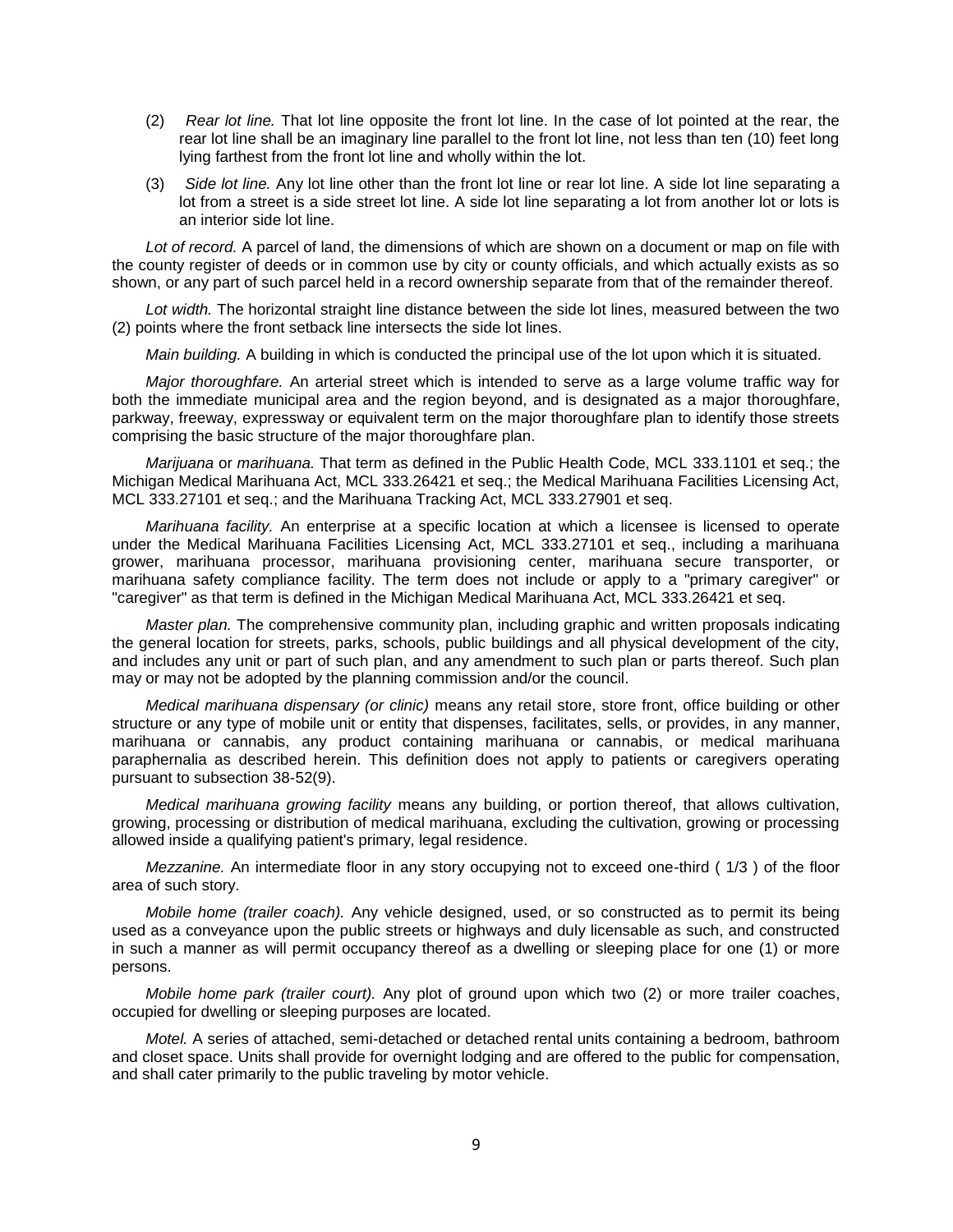*Nonconforming building.* A building or portion thereof lawfully existing at the effective date of the ordinance from which this chapter was derived (December 6, 1970), or amendments thereto, and that does not conform to the provisions of the chapter in the district in which it is located.

*Nonconforming use.* A use which lawfully occupied a building or land at the effective date of the ordinance from which this chapter was derived (December 6, 1970), or amendments thereto, and that does not conform to the use regulations of the district in which it is located.

*Nursery, plant materials.* A space, building or structure, or combination thereof, for the storage of live trees, shrubs or plants offered for retail sale on the premises including products used for gardening or landscaping. The definition of nursery within the meaning of this chapter does not include any space, building or structure used for the sale of fruits, vegetables or Christmas trees.

*Nuisance factors.* An offensive, annoying, unpleasant or obnoxious thing or practice, a cause or source of annoyance, especially a continuing or repeating invasion of any physical characteristics of activity or use across a property line which can be perceived by or affects a human being, or the generation of an excessive or concentrated movement of people or things, such as, but not limited to:

- (1) Noise;
- (2) Dust;
- (3) Smoke;
- (4) Odor;
- (5) Glare;
- (6) Fumes;
- (7) Flashes;
- (8) Vibration;
- (9) Shock waves;
- (10) Heat;
- (11) Electronic or atomic radiation;
- (12) Objectionable effluent;
- (13) Noise of congregation of people, particularly at night;
- (14) Passenger traffic;
- (15) Invasion of nonabutting street frontage by traffic.

*Off-street parking lot.* A facility providing vehicular parking spaces along with adequate drives and aisles, for maneuvering, so as to provide access for entrance and exit for the parking of more than three (3) vehicles.

*Open front store.* A business establishment so developed that service to the patron may be extended beyond the walls of the structure, not requiring the patron to enter the structure. The term "open front store" shall not include automobile repair stations or automobile service stations.

*Outdoor production* . Growing marihuana in an expanse of open or cleared ground or in a greenhouse, hoop house, or similar non-rigid structure that does not utilize any artificial lighting, including but not limited to electrical lighting sources.

*Parking space.* An area of definite length and width, said area shall be exclusive of drives, aisles or entrances giving access thereto, and shall be fully accessible for the parking of permitted vehicles.

*Plaza.* An open area accessible to the public which is either:

(1) An open area along the front lot line not less than five (5) feet deep, measured perpendicular to the front lot line; or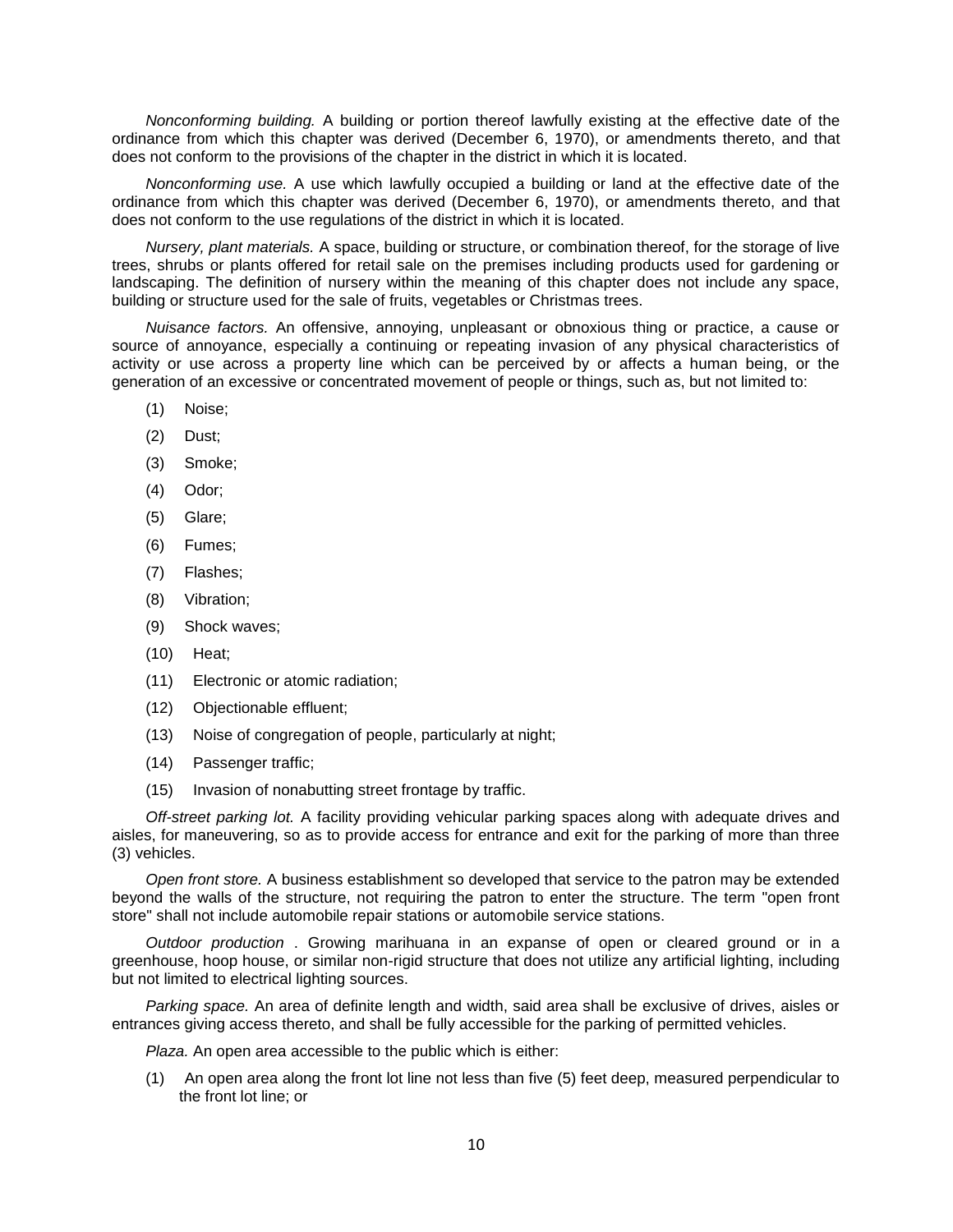(2) An open area on a through lot, extending from street to street and not less than forty (40) feet wide. Such plaza shall not at any point be more than five (5) feet above the curb level of the nearest adjoining street, and shall be unobstructed from its lowest level up, except for covered pedestrian walks.

*Principal use.* The main use to which the premises are developed and the principal purpose for which the premises exist.

*Processor. A* licensee that is a commercial entity doing business in this state that purchases marihuana from a grower and that extracts resin from the marihuana or creates a marihuana-infused product for sale and transfer in packaged form to a provisioning center.

*Provisioning center.* A licensee that is a commercial entity doing business in this state that purchases marihuana from a grower or processor and sells, supplies, or provides marihuana to registered qualifying patients, directly or through the patients' registered primary caregivers. Provisioning center includes any commercial property where marihuana is sold at retail to registered qualifying patients or registered primary caregivers. A noncommercial location used by a primary caregiver to assist a qualifying patient connected to the caregiver in accordance with the Michigan Medical Marihuana Act, MCL 333.26421 et seq., is not a provisioning center for purposes of this article.

*Public utility.* A person, municipal department, board or commission duly authorized to furnish and furnishing under federal, state or city regulations to the public: Gas, steam, electricity, sewage disposal, communication, telegraph, transportation or water.

*Room.* For the purpose of determining lot area requirements and density in a multi-family district, a room is a living room, dining room or bedroom, equal to at least eighty (80) square feet in area. A room shall not include the area in kitchen, sanitary facilities, utility provisions, corridors, hallways, and storage. Plans presented showing one (1), two (2), or three (3) bedroom units and including a "den," "library" or other extra room shall count such extra room as a bedroom for the purpose of computing density.

*Safety compliance facility.* A licensee that is a commercial entity that receives marihuana from a marihuana facility or registered primary caregiver, tests it for contaminants and for tetrahydrocannabinol and other cannabinoids, returns the test results, and may return the marihuana to the marihuana facility.

*Secondary thoroughfare.* A principal artery within residential or commercial areas that carries relatively high traffic volumes and connects lower ordered streets with major thoroughfares. Its primary function is to promote the free flow of traffic.

*Secure transporter* . A licensee that is a commercial entity doing business in this state that stores marihuana and transports marihuana between marihuana facilities for a fee.

*Setback.* The distance required to obtain minimum front, side or rear yard open space provisions of this chapter.

*Shadow flicker.* The moving shadow, created by the sun or other permanent light source shining through the rotating blades of a wind energy system (WES). The amount or degree of shadow flicker is calculated and quantified by computer models.

*Sign.* Any device, fixture, placard, or structure that uses any color, form, graphic, illumination, symbol, or writing to advertise, announce the purposes of, or identify the purpose of a person or entity, or to communicate information of any kind to the public.

*Small structure-mounted wind energy system (SSWES).* A structure-mounted small wind energy system that converts wind energy into electricity by using equipment that includes any base, blade, foundation, generator, nacelle, rotor, tower, transformers, vane, wire, inverter, batteries, or other components ancillary to such use in the system. This structure [is] an accessory building that is permanently affixed to a structure's roof, walls, or other elevated surface. The SSWES does not exceed ten (10) kilowatts or fifteen (15) [feet] in height as measured from the highest point of the roof, excluding chimneys, antennae, and similar protuberances.

*Small tower-mounted wind energy system (STWES).* A tower-mounted small wind energy system that converts wind energy into electricity by using equipment that includes any base, blade, foundation,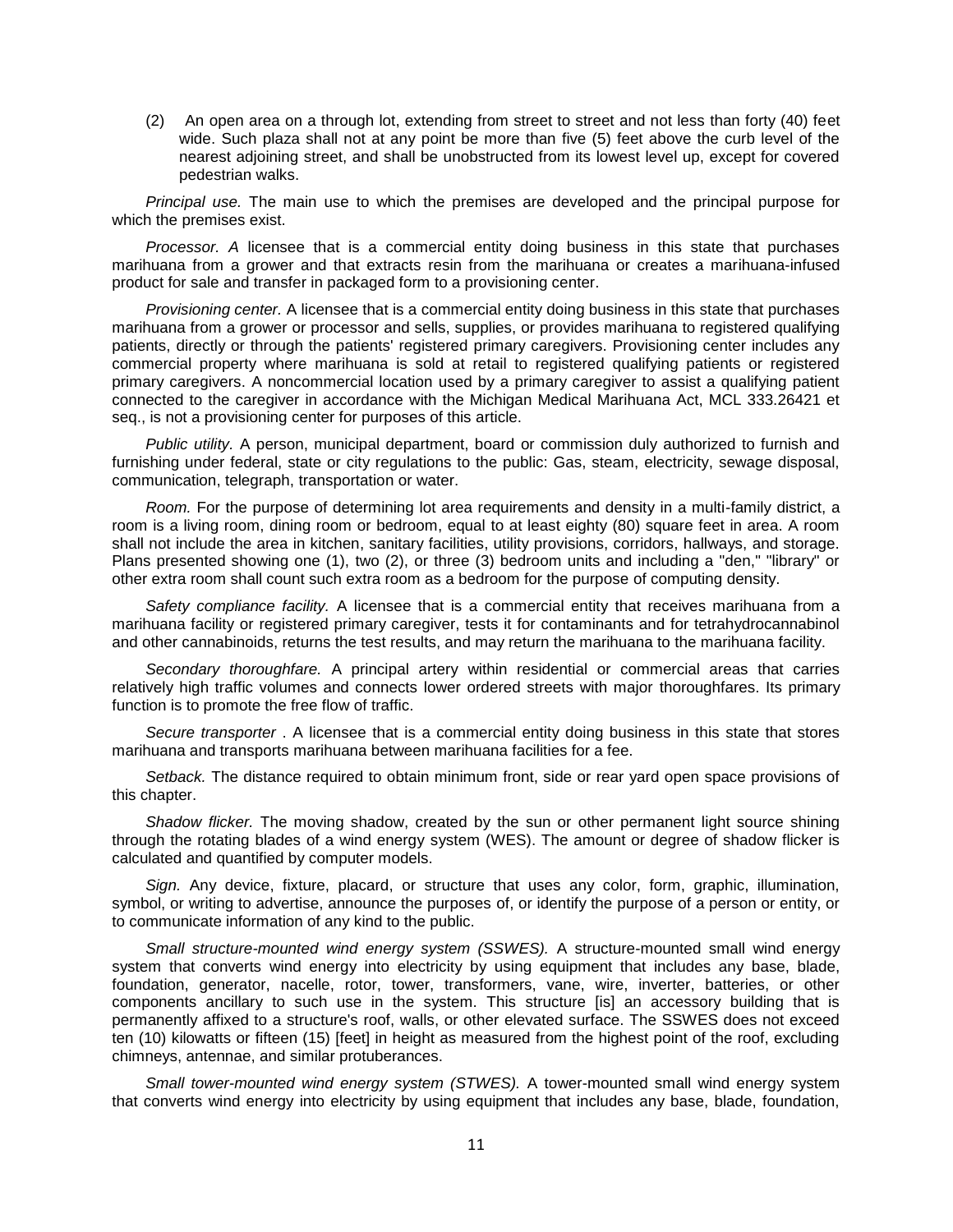generator, nacelle, rotor, tower, transformers, vane, wire, inverter, batteries, or other components ancillary to such use in the system. The SWES is an accessory building that does not exceed fifty (50) kilowatts or one hundred twenty (120) feet.

*Small wind energy system (SWES)* represent all SSWES and STWES systems.

*Smoking lounge* shall mean an establishment, which has a state-issued smoking ban exemption certificate, and that allows smoking of tobacco products or non-tobacco products or substances on the premises. The term "smoking lounge" includes, but is not limited to, facilities commonly described as tobacco retail specialty stores, cigar bars and lounges, hookah cafes and lounges, tobacco bars and lounges, tobacco clubs or zero (0) percent nicotine establishments.

*Story.* That part of a building, except a mezzanine as defined herein, included between the surface of one (1) floor and the surface of the next floor, or if there is no floor above, then the ceiling next above. A story thus defined shall not be counted as a story when more than fifty (50) percent, by cubic content, is below the height level of the adjoining ground.

*Story, half.* An uppermost story lying under a sloping roof having an area of at least two hundred (200) square feet with a clear height of seven (7) feet six (6) inches. For the purposes of this chapter, the usable floor area is only that area having at least four (4) feet clear height between floor and ceiling.

*Street.* A public dedicated right-of-way, other than an alley, which affords the principal means of access to abutting property.

*Structure.* Anything constructed or erected, the use of which requires location on the ground or attachment to something having location on the ground.

*Temporary structure.* Any structure erected for the purpose of temporarily housing displaced persons or permitting occupancy for construction related functions related to an ongoing construction or building project.

*Temporary use.* Any use, event, or display of a temporary, seasonal, or portable nature that is customary and incidental to the primary permitted use, providing that such use is not otherwise regulated or permitted by this article or a valid site plan.

*Use.* The principal purpose for which land or a building is arranged, designed or intended, or for which land or a building is or may be occupied.

*Wall.* A structure of definite height and location to serve as an obscuring screen in carrying out the requirements of this chapter.

*Yards.* The open spaces on the same lot with a main building unoccupied and unobstructed from the ground upward except as otherwise provided in this chapter (see sections 38-418 and 38-419) and as defined herein:

- (1) *Front yard.* An open space extending the full width of the lot, the depth of which is the minimum horizontal distance between the front lot line and the nearest point of the main building.
- (2) *Rear yard.* An open space extending the full width of the lot, the depth of which is the minimum horizontal distance between the rear lot line and the nearest point of the main building. In the case of a corner lot, the rear yard may be opposite either street frontage.
- (3) *Side yard.* An open space between the main building and the side lot line, extending from the front yard to the rear, the width of which is the horizontal distance from the nearest point on the side lot line to the nearest point of the main building.

## ARTICLE IX. - B-1 LOCAL BUSINESS DISTRICT

Sec. 38-196. - Intent.

The B-1 local business districts are designed to meet the day-to-day convenience shopping and service needs of persons residing in adjacent residential areas.

Sec. 38-197. - Principal uses permitted.

In a B-1 district, no building or land shall be used and no building shall be erected except for one (1) or more of the following specified uses unless otherwise provided in this chapter: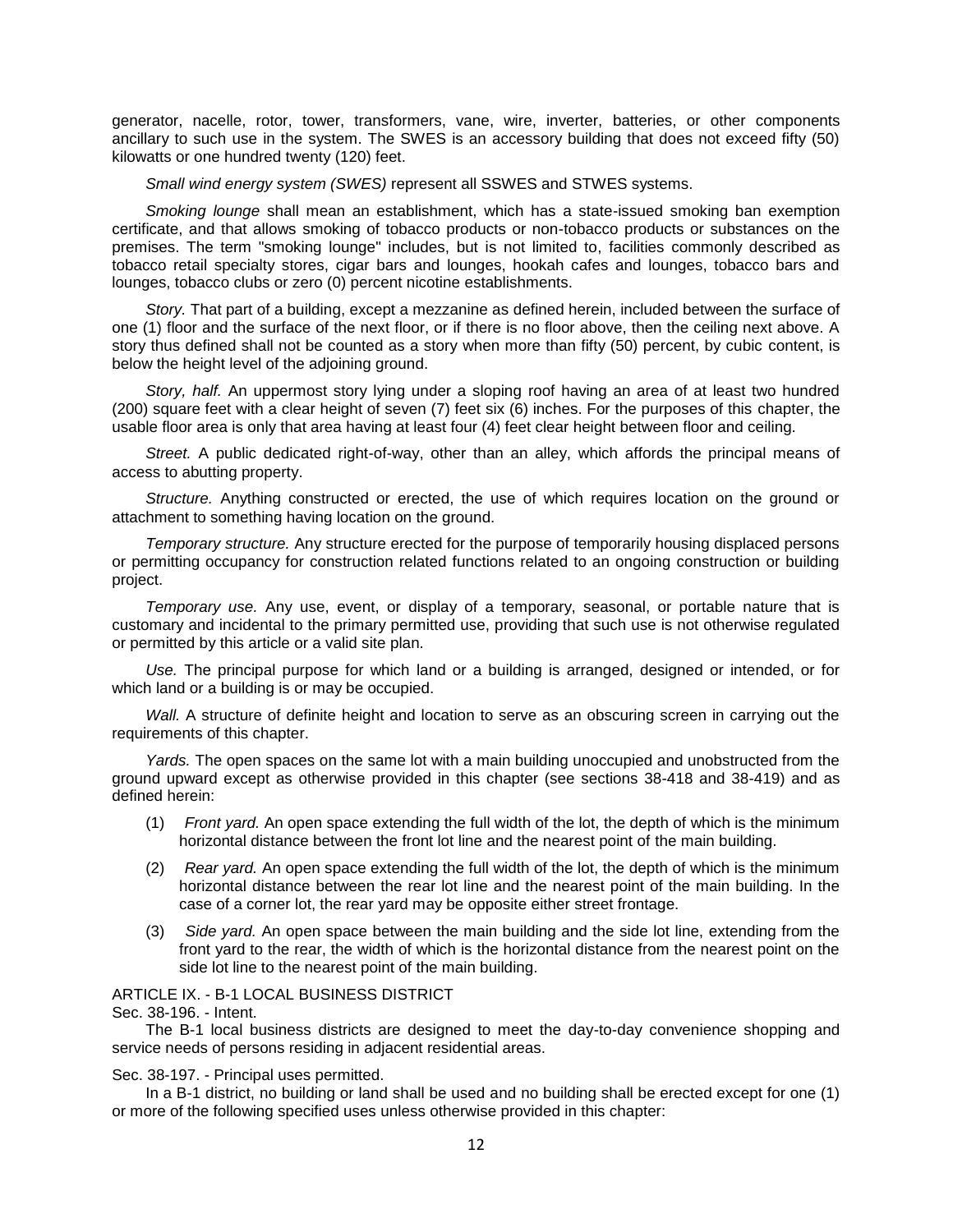- (1) Generally recognized retail businesses which supply commodities on the premises, such as but not limited to, groceries, meats, dairy products, baked goods or other foods, drugs, dry goods, clothing and notions or hardware;
- (2) Personal service establishments which perform services on the premises, such as but not limited to, repair shops (watches, radio, television, shoe, etc.), tailor shops, beauty parlors or barber shops, photographic or interior decorating studios and self-service laundries and drycleaners;
- (3) Office buildings for any of the following occupations: executive, administrative, professional, accounting, writing, clerical, stenographic, drafting and sales;
- (4) Dry cleaning establishments, or pickup stations, dealing directly with the consumer. Central dry cleaning plants serving more than one (1) retail outlet shall be prohibited;
- (5) Business establishments which perform services on the premises, such as but not limited to: banks, loan companies, insurance offices, and real estate offices;
- (6) Professional services including the following: offices of doctors, dentists, osteopaths and similar or allied professions, including clinics;
- (7) Off-street parking;
- (8) Other uses similar to the above uses;
- (9) Accessory structures and uses customarily incident to the above permitted uses;
- (10) Residential structures existing as of January 1, 2012.
- (11) A marihuana provisioning center as authorized by the city's medical marihuana facilities licensing — police power ordinance, chapter 16.5.
	- a. Provisioning centers shall be subject to the following standards:
		- 1. *Hours.* A provisioning center may only sell to consumers or allow consumers to be present in the building space occupied by the provisioning center between the hours of 8:00 a.m. and 9:00 p.m.
		- 2. *Indoor activities.* All activities of a provisioning center, including all transfers of marihuana, shall be conducted within the structure and out of public view. A provisioning center shall not have a walk-up window or drive-thru window service.
		- 3. *Other activities.* Marihuana and tobacco products shall not be smoked, ingested, or otherwise consumed inside or outside of the building space occupied by the provisioning center.
		- 4. *Nonconforming uses.* A provisioning center may not locate in a building in which a nonconforming retail use has been established in any district.
		- 5. *Physical appearance.* The exterior appearance of the structure shall remain compatible with the exterior appearance of structures already constructed or under construction within the immediate area, and shall be maintained so as to prevent blight or deterioration or substantial diminishment or impairment of property values within the immediate area.
			- 6. Buffer Zones. A provisioning center may not be located within the distance specified from the uses below as determined by the city of Owosso. Distance shall be measured as stipulated in the Michigan Liquor Control Act.
				- i. A provisioning center may not be located within 200 feet of the real property comprising or used by a public or private elementary, vocational, or secondary school. The distance between the school building and the provisioning center must be measured along the center line of the street or streets of address between 2 fixed points on the center line determined by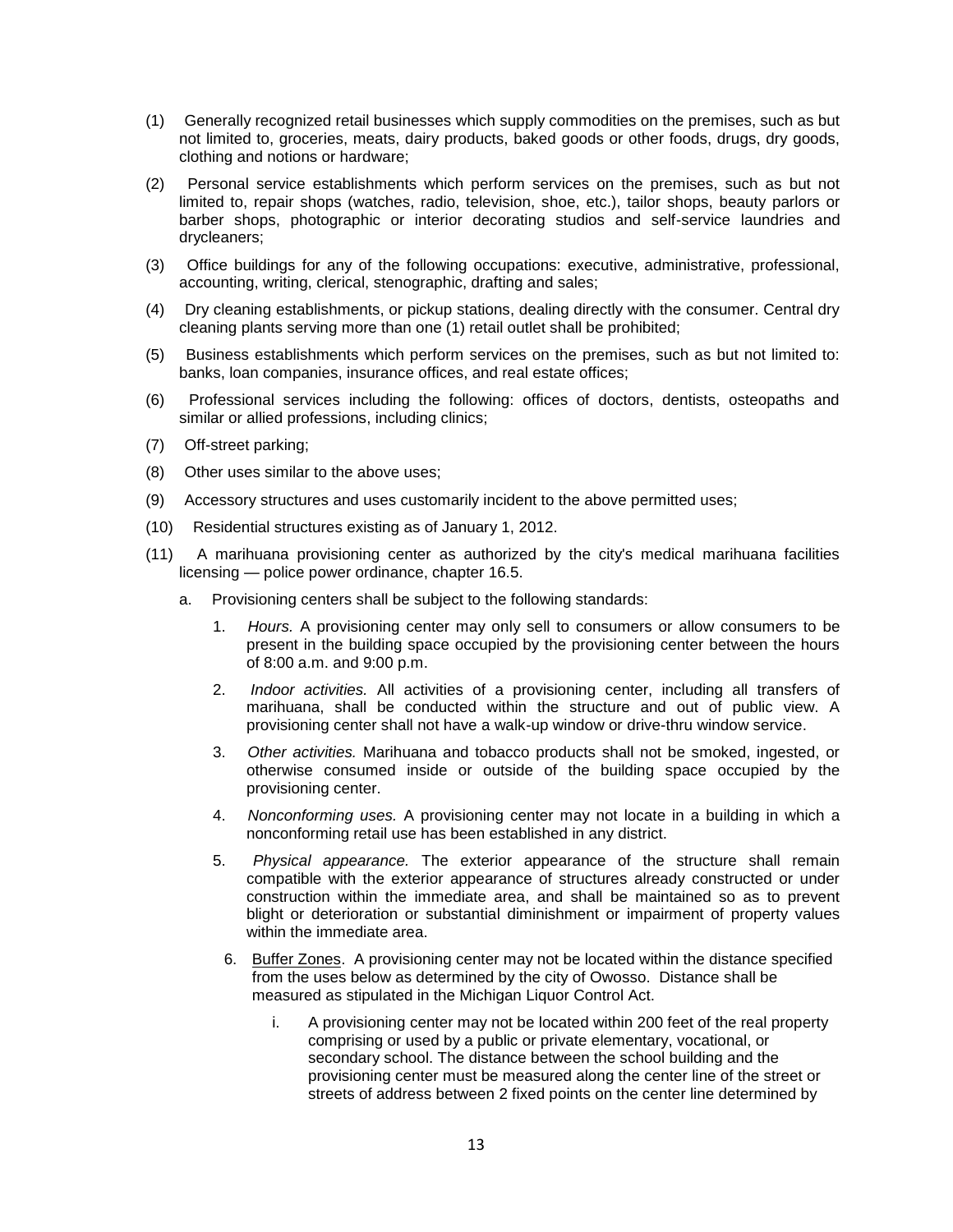projecting straight lines, at right angles to the center line, from the part of the school building nearest to the provisioning center and from the part of the provisioning center nearest to the school building.

- ii. A provisioning center may not be located within 100 feet of a residentially zoned structure. The distance between the residential zoned structure and the provisioning center must be measured along the center line of the street or streets of address between 2 fixed points on the center line determined by projecting straight lines, at right angles to the center line, from the part of the residentially zoned structure nearest to the provisioning center and from the part of the provisioning center nearest to the residentially zoned structure.
- iii. A provisioning center may not be located within 100 feet of a vacant residentially zoned parcel. The distance between the residential zoned vacant parcel and the provisioning center must be measured along the center line of the street or streets of address between 2 fixed points on the center line determined by projecting straight lines, at right angles to the center line, from the intersection of the minimum front or rear yard and side yard setback requirement nearest to the provisioning center and from the part of the provisioning center nearest to the intersection of the minimum front or rear yard and side yard setback requirement.
- iv. No parcel containing a medical marijuana provisioning center shall be located within 100 feet of a parcel on which another medical marijuana provisioning center is located. The distance between two medical marijuana provisioning centers must be measured along the center line of the street or streets of address between 2 fixed points on the center line determined by projecting straight lines, at right angles to the center line, from the nearest part of each provisioning center to
- 7. *Odor.* As used in this subsection, building means the building, or portion thereof, used for a provisioning center.
	- i. The building shall be equipped with an activated carbon filtration system for odor control to ensure that air leaving the building through an exhaust vent first passes through an activated carbon filter.
	- ii. The filtration system shall consist of one (1) or more fans and activated carbon filters. At a minimum, the fan(s) shall be sized for cubic feet per minute (CFM) equivalent to the volume of the building (length multiplied by width multiplied by height) divided by three (3). The filter(s) shall be rated for the applicable CFM.
	- iii. The filtration system shall be maintained in working order and shall be in use. The filters shall be changed a minimum of once every three hundred sixty-five (365) days.
	- iv. Negative air pressure shall be maintained inside the building.
	- v. Doors and windows shall remain closed, except for the minimum time length needed to allow people to ingress or egress the building.
	- vi. An alternative odor control system is permitted if the special use applicant submits and the municipality accepts a report by a mechanical engineer licensed in the state demonstrating that the alternative system will control odor as well or better than the activated carbon filtration system otherwise required. The municipality may hire an outside expert to review the alternative system design and advise as to its comparability and whether in the opinion of the expert it should be accepted.

Sec. 38-198. - Required conditions.

The following conditions are required in a B-1 district: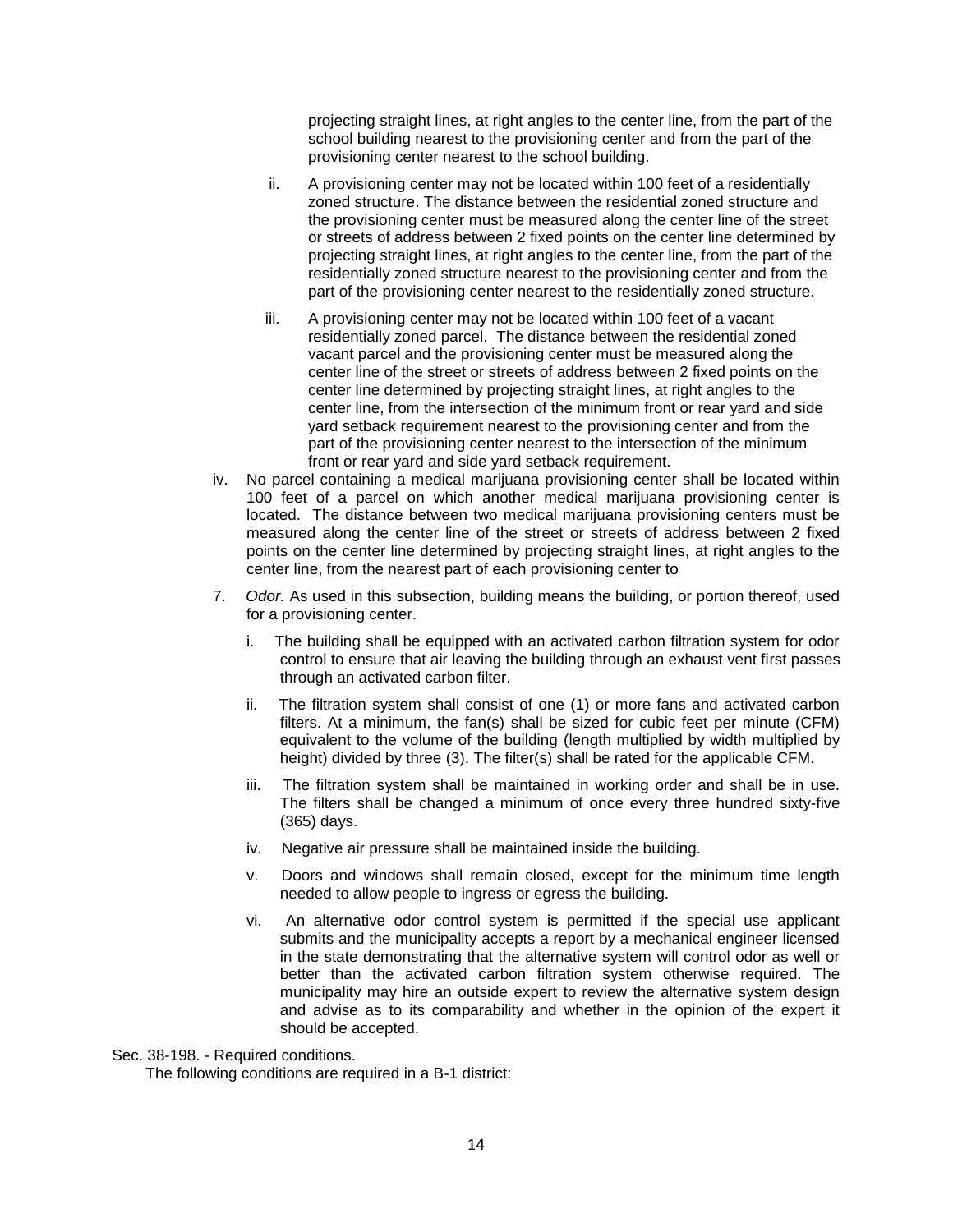- (1) All business establishments shall be retail or service establishments dealing directly with customers. All goods produced on the premises shall be sold at retail on the premises where produced.
- (2) All business, servicing or processing, except for off-street parking or loading, shall be conducted within a completely enclosed building.

Sec. 38-199. - Principal uses permitted subject to special conditions.

The following uses shall be permitted, subject to the conditions hereinafter imposed for each use and subject further to the review and approval of the site plan by the planning commission in accordance with section 38-390:

- (1) Gasoline service station for the sale of gasoline, oil and minor accessories only, and where no repair work is done, other than incidental service, but not including steam cleaning or undercoating, vehicle body repair, painting, tire recapping, engine rebuilding, auto dismantling, upholstering, auto glass work, and such other activities whose external effects could adversely extend beyond the property line.
	- a. The curb cuts for access to a service station shall not be permitted at such locations that will tend to create traffic hazards in the streets immediately adjacent thereto. Entrances shall be no less than twenty-five (25) feet from a street intersection (measured from the road right-of-way) or from adjacent residential districts.
	- b. The minimum lot area shall be fifteen thousand (15,000) square feet, and so arranged that ample space is available for motor vehicles which are required to wait. Gasoline service stations which are intended solely for the sale of gasoline, oil and minor accessories and having no facilities for repair or servicing of automobiles (including lubricating facilities) may be permitted on lots of ten thousand (10,000) square feet, subject to all other provisions herein required.
- (2) Publicly owned buildings, public utility buildings, telephone exchange buildings; electric transformer stations and substations; gas regulator stations with service yards, but without storage yards; water and sewage pumping stations;
- (3) Mortuary establishments subject to the conditions of section 38-173;
- (4) One-, two- and multiple-family residential dwellings within a business structure, subject to the conditions of section 38-173(4).

 $X =$  Minimum distance a driveway or curb cut, for access, can be located from a street intersection.

Y = Minimum distance a driveway or curb cut, for access, can be located from an adjoining property line.

Sec. 38-200. - Area and bulk requirements.

See article XVI, schedule of regulations, limiting the height and bulk of buildings, the minimum size of lot by permitted land use, and providing minimum yard setback requirements for B-1 districts.

Sec. 38-201. - General provisions.

See article XVII, general provisions, for requirements governing off-street parking, signs, walls and other provisions for B-1 districts.

## ARTICLE X. - B-2 PLANNED SHOPPING CENTER DISTRICTS

Sec. 38-216. - Intent.

The B-2 planned shopping center districts are designed to cater to the needs of a larger consumer population than is served by the local business districts, and are generally characterized by an integrated or planned cluster of establishments served by a common parking area and generating large volumes of vehicular and pedestrian traffic.

Sec. 38-217. - Principal uses permitted.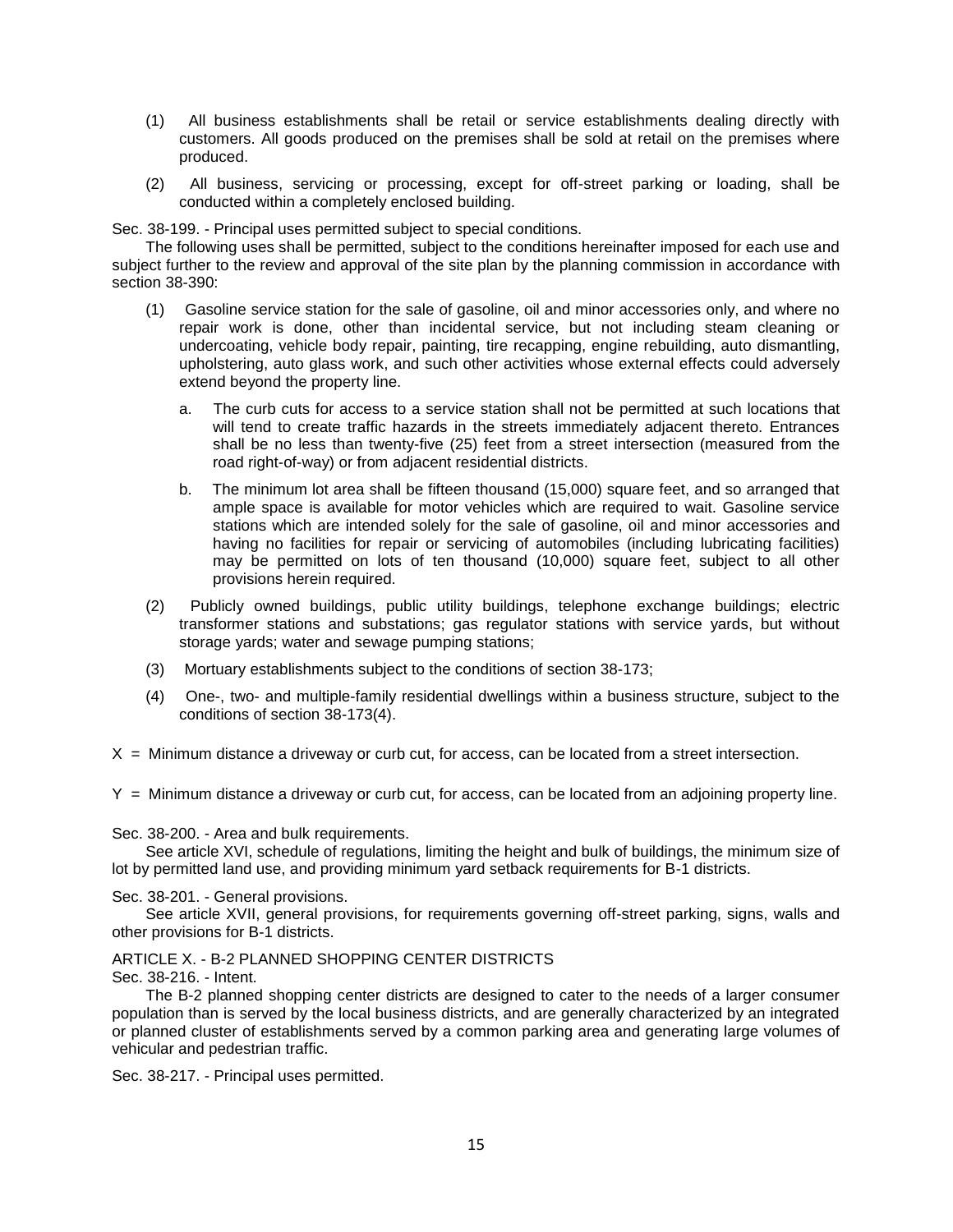In a B-2 district, no building or land shall be used and no building shall be erected except for one (1) or more of the following specified uses unless otherwise provided in this chapter:

- (1) Any retail business or service establishment permitted in B-1 districts as principal uses permitted;
- (2) All retail business, service establishments or processing uses as follows:
	- a. Any retail business whose principal activity is the sale of merchandise in an enclosed building;
	- b. Any service establishment of an office, showroom or workshop nature of a decorator, dressmaker, tailor, baker, painter, upholsterer or an establishment doing radio or home appliance repair, photographic reproduction, and similar service establishments that require a retail adjunct;
	- c. Private clubs, fraternal organizations and lodge halls;
	- d. Restaurants or other places serving food or beverage, except those having the character of a drive-in;
	- e. Theaters, assembly halls, concert halls or similar places of assembly when conducted completely within enclosed buildings;
	- f. Business schools and colleges or private schools operated for profit;
	- g. Other uses similar to the above uses;
	- h. Accessory structures and uses customarily incident to the above permitted uses.
	- i. Smoking lounges shall not be located within one thousand (1,000) feet of another smoking lounge, any park identified and so signed by the city, or any public or private school, college, or university property, nor shall any smoking lounge be located within five hundred (500) feet of the following uses, as defined and measured by the Michigan Liquor Control Act, MCL 436.15031:
		- 1. Any house of worship;
		- 2. Any parcel zoned and used for residential purposes;
		- 3. Any licensed day care facility;
		- 4. Any public library.
- (3) Residential structures existing as of January 1, 2012.
- (4) A marihuana provisioning center as authorized by the city's medical marihuana facilities licensing — police power authorizing ordinance.
	- a. Provisioning centers shall be subject to the following standards:
		- 1. *Hours.* A provisioning center may only sell to consumers or allow consumers to be present in the building space occupied by the provisioning center between the hours of 8:00 a.m. and 9:00 p.m.
		- 2. *Indoor activities.* All activities of a provisioning center, including all transfers of marihuana, shall be conducted within the structure and out of public view. A provisioning center shall not have a walk-up window or drive-thru window service.
		- 3. *Other activities.* Marihuana and tobacco products shall not be smoked, ingested, or otherwise consumed in the building space occupied by the provisioning center.
		- 4. *Nonconforming uses.* A provisioning center may not locate in a building in which a nonconforming retail use has been established in any district.
		- 5. *Physical appearance.* The exterior appearance of the structure shall remain compatible with the exterior appearance of structures already constructed or under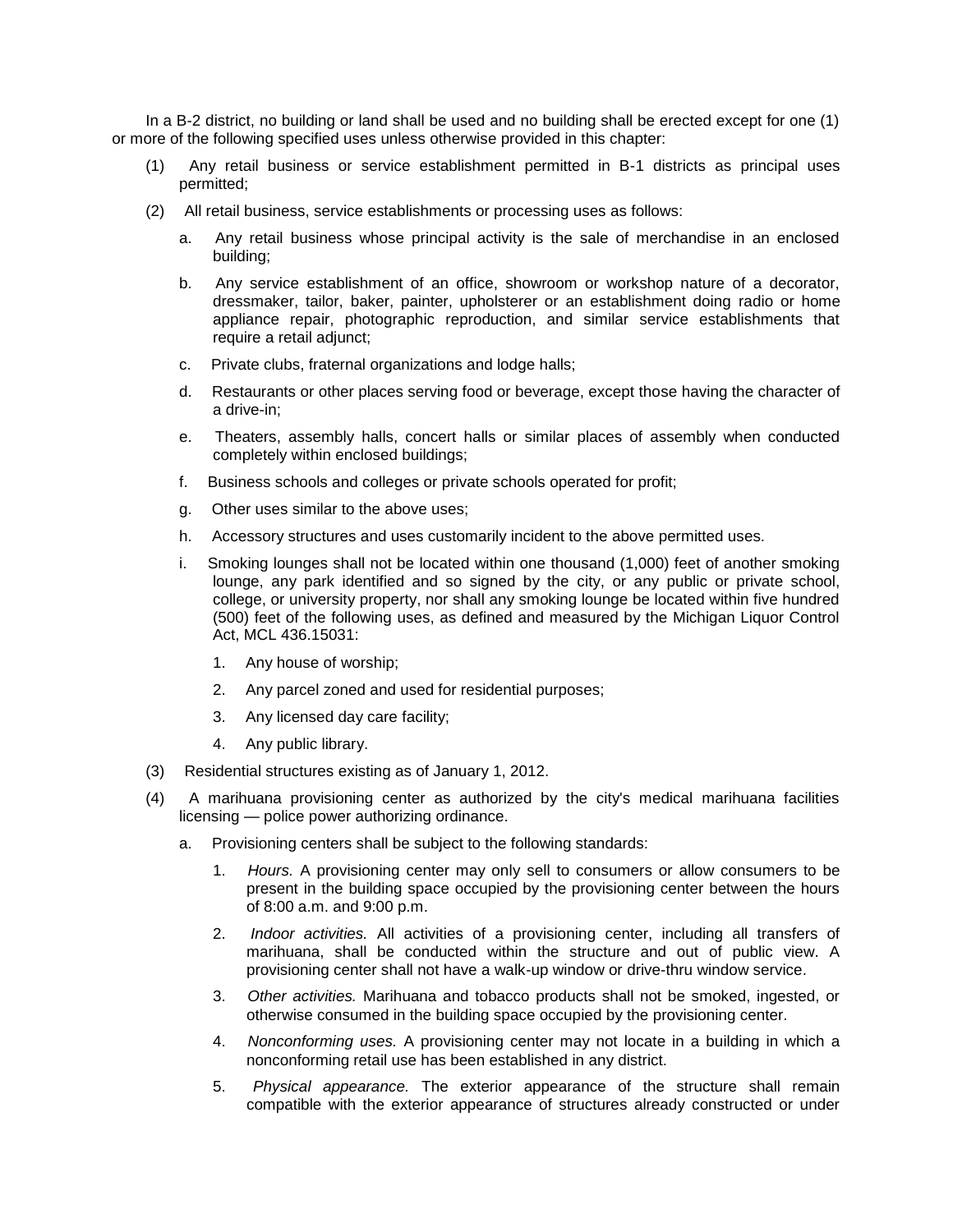construction within the immediate area, and shall be maintained so as to prevent blight or deterioration or substantial diminishment or impairment of property values within the immediate area.

- 6. 6. Buffer Zones. A provisioning center may not be located within the distance specified from the uses below as determined by the city of Owosso. Distance shall be measured as stipulated in the Michigan Liquor Control Act.
	- i. A provisioning center may not be located within 200 feet of the real property comprising or used by a public or private elementary, vocational, or secondary school. The distance between the school building and the provisioning center must be measured along the center line of the street or streets of address between 2 fixed points on the center line determined by projecting straight lines, at right angles to the center line, from the part of the school building nearest to the provisioning center and from the part of the provisioning center nearest to the school building.
	- ii. A provisioning center may not be located within 100 feet of a residentially zoned structure. The distance between the residential zoned structure and the provisioning center must be measured along the center line of the street or streets of address between 2 fixed points on the center line determined by projecting straight lines, at right angles to the center line, from the part of the residentially zoned structure nearest to the provisioning center and from the part of the provisioning center nearest to the residentially zoned structure.
	- iii. A provisioning center may not be located within 100 feet of a vacant residentially zoned parcel. The distance between the residential zoned vacant parcel and the provisioning center must be measured along the center line of the street or streets of address between 2 fixed points on the center line determined by projecting straight lines, at right angles to the center line, from the intersection of the minimum front or rear yard and side yard setback requirement nearest to the provisioning center and from the part of the provisioning center nearest to the intersection of the minimum front or rear yard and side yard setback requirement.
	- iv. No parcel containing a medical marijuana provisioning center shall be located within 100 feet of a parcel on which another medical marijuana provisioning center is located. The distance between two medical marijuana provisioning centers must be measured along the center line of the street or streets of address between 2 fixed points on the center line determined by projecting straight lines, at right angles to the center line, from the nearest part of each provisioning center to the other provisioning center.
- 7. *Odor.* As used in this subsection, building means the building, or portion thereof, used for a provisioning center.
	- i. The building shall be equipped with an activated carbon filtration system for odor control to ensure that air leaving the building through an exhaust vent first passes through an activated carbon filter.
	- ii. The filtration system shall consist of one (1) or more fans and activated carbon filters. At a minimum, the fan(s) shall be sized for cubic feet per minute (CFM) equivalent to the volume of the building (length multiplied by width multiplied by height) divided by three (3). The filter(s) shall be rated for the applicable CFM.
	- iii. The filtration system shall be maintained in working order and shall be in use. The filters shall be changed a minimum of once every three hundred sixty-five (365) days.
	- iv. Negative air pressure shall be maintained inside the building.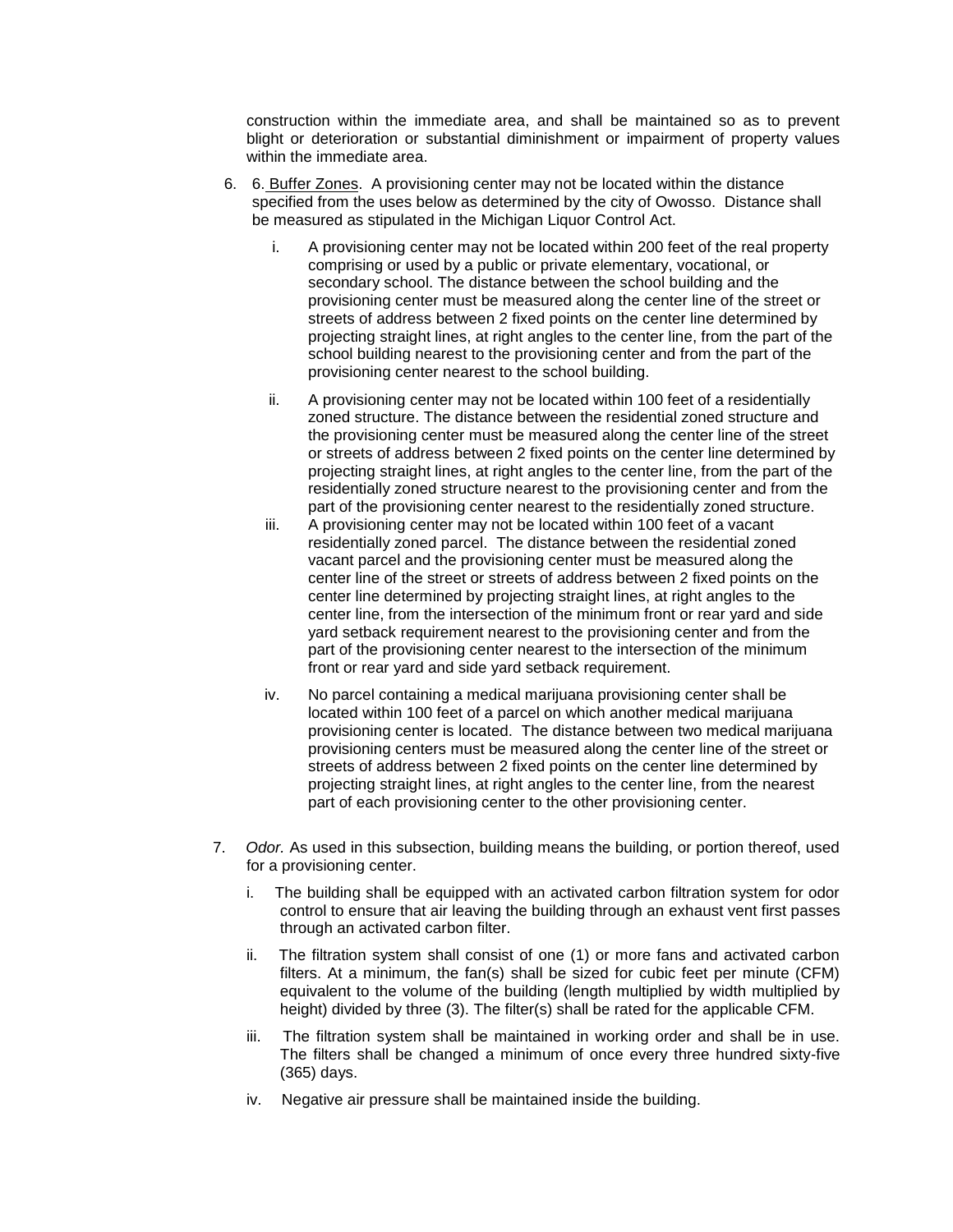- v. Doors and windows shall remain closed, except for the minimum time length needed to allow people to ingress or egress the building.
- vi. An alternative odor control system is permitted if the special use applicant submits and the municipality accepts a report by a mechanical engineer licensed in the state demonstrating that the alternative system will control odor as well or better than the activated carbon filtration system otherwise required. The municipality may hire an outside expert to review the alternative system design and advise as to its comparability and whether in the opinion of the expert it should be accepted.

Sec. 38-218. - Required conditions.

The following conditions are required in a B-2 district:

- (1) All business establishments shall be retail or service establishments dealing directly with consumers. All goods provided on the premises shall be sold at retail on the premises where produced.
- (2) All business, servicing or processing, except for off-street parking, loading and those open air uses indicated as being subject to special conditions in section 38-219 below, shall be conducted within completely enclosed buildings.
- (3) All uses permitted in the B-2 district shall be subject to the review and approval of the site plan by the planning commission in accordance with section 38-390.

Sec. 38-219. - Principal uses permitted subject to special conditions.

The following uses shall be permitted, subject to the conditions hereinafter imposed for each use and subject further to the review and approval of the site plan by the planning commission in accordance with section 38-390:

- (1) Open air business uses when developed in planned relationship with the B-2 district as follows:
	- a. Retail sales of plant material not grown on the site, and sales of lawn furniture, playground equipment and garden supplies provided further that such uses shall be located at the exterior of the building mass located in a B-2 district;
	- b. Recreational space providing children's amusement park and other similar recreation when part of a planned development, provided further that such use be located at the exterior end of the building mass located in a B-2 district, but not at the intersection of two major thoroughfares. Such recreation space shall be fenced on all sides with a four (4) foot chain link type fence; provided further that such uses shall not be located closer than four hundred (400) feet to a residential district.
- (2) Bowling alley, billiard hall, indoor archery range, indoor tennis courts, indoor skating rink, or similar forms of indoor commercial recreation when located at least one hundred (100) feet from any front, rear or side yard of any residential lot in an adjacent residential district;
- (3) Automobile service centers, when developed as part of a larger planned shopping center designed so as to integrate the automobile service center within the site plan and architecture of the total shopping center, and provided further that a building permit shall not be issued separately for the construction of any automobile service center within the B-2 district;
- (4) Publicly owned buildings, telephone exchange buildings and public utility offices, but not including storage yards, transformer stations, substations or gas regulator stations.

Sec. 38-220. - Area and bulk requirements.

See article XVI, schedule of regulations, limiting the height and bulk of buildings, the minimum size of lot by permitted land use, and providing minimum yard setback requirements for B-2 districts.

Sec. 38-221. - General provisions.

See article XVII, general provisions, for requirements governing off-street parking, signs, walls and other provisions for B-2 districts.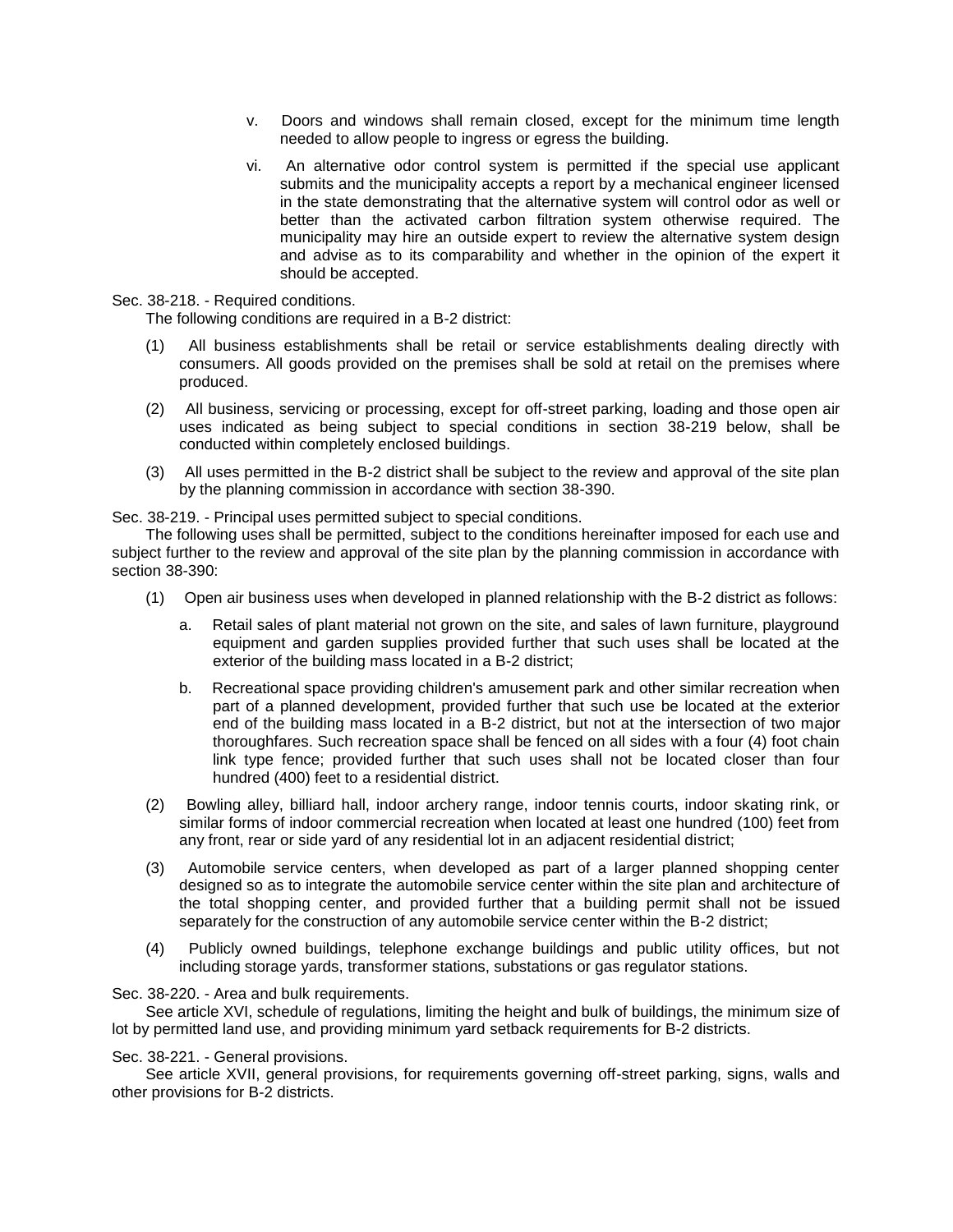## ARTICLE XI. - B-3 CENTRAL BUSINESS DISTRICT

## Sec. 38-241. - Intent.

The B-3 central business district is designed to provide for office buildings and the great variety of retail stores and related activities which occupy the prime retail frontage by serving the comparison, convenience and service needs of the entire municipal area as well as a substantial area of the adjacent and surrounding residential developments beyond the limits of the municipality. The district regulations are designed to promote convenient pedestrian shopping and stability of retail development by encouraging a continuous retail frontage and by prohibiting automobile related services and nonretail uses which tend to break up such continuity.

## Sec. 38-242. - Principal uses permitted.

In a B-3 district, no building or land shall be used and no building shall be erected except for one (1) or more of the following specified uses unless otherwise provided in this chapter:

- (1) Any retail business or service establishment permitted in the B-2 district as principal uses permitted;
- (2) Offices and showrooms of plumbers, electricians, decorator or similar trades, in connection with which not more than twenty-five (25) percent of the floor area of the building or part of the building occupied by said establishment is used for making, assembling, remodeling, repairing, altering, finishing or refinishing its product or merchandise, and provided that, the ground floor premises facing upon, and visible from, any abutting street shall be used only for entrances, offices, or display. All storage of materials of any kind shall be within the confines of the building or part thereof occupied by said establishment;
- (3) Newspaper offices and printing plants;
- (4) Storage facilities when incident to and physically connected with any principal use permitted, provided that such facility be within the confines of the building or part thereof occupied by said establishment;
- (5) Hotels;
- (6) Other uses similar to the above uses;
- (7) Accessory structures and uses customarily incident to the above permitted uses;
- (8) Residential structures existing as of January 1, 2012.
- (9) A marihuana provisioning center as authorized by the city's medical marihuana facilities licensing - police power authorizing ordinance.
	- a. Provisioning centers shall be subject to the following standards:
		- 1. *Hours.* A provisioning center may only sell to consumers or allow consumers to be present in the building space occupied by the provisioning center between the hours of 8:00 a.m. and 9:00 p.m.
		- 2. *Indoor activities.* All activities of a provisioning center, including all transfers of marihuana, shall be conducted within the structure and out of public view. A provisioning center shall not have a walk-up window or drive-thru window service.
		- 3. *Other activities.* Marihuana and tobacco products shall not be smoked, ingested, or otherwise consumed in the building space occupied by the provisioning center.
		- 4. *Nonconforming uses.* A provisioning center may not locate in a building in which a nonconforming retail use has been established in any district.
		- 5. *Physical appearance.* The exterior appearance of the structure shall remain compatible with the exterior appearance of structures already constructed or under construction within the immediate area, and shall be maintained so as to prevent blight or deterioration or substantial diminishment or impairment of property values within the immediate area.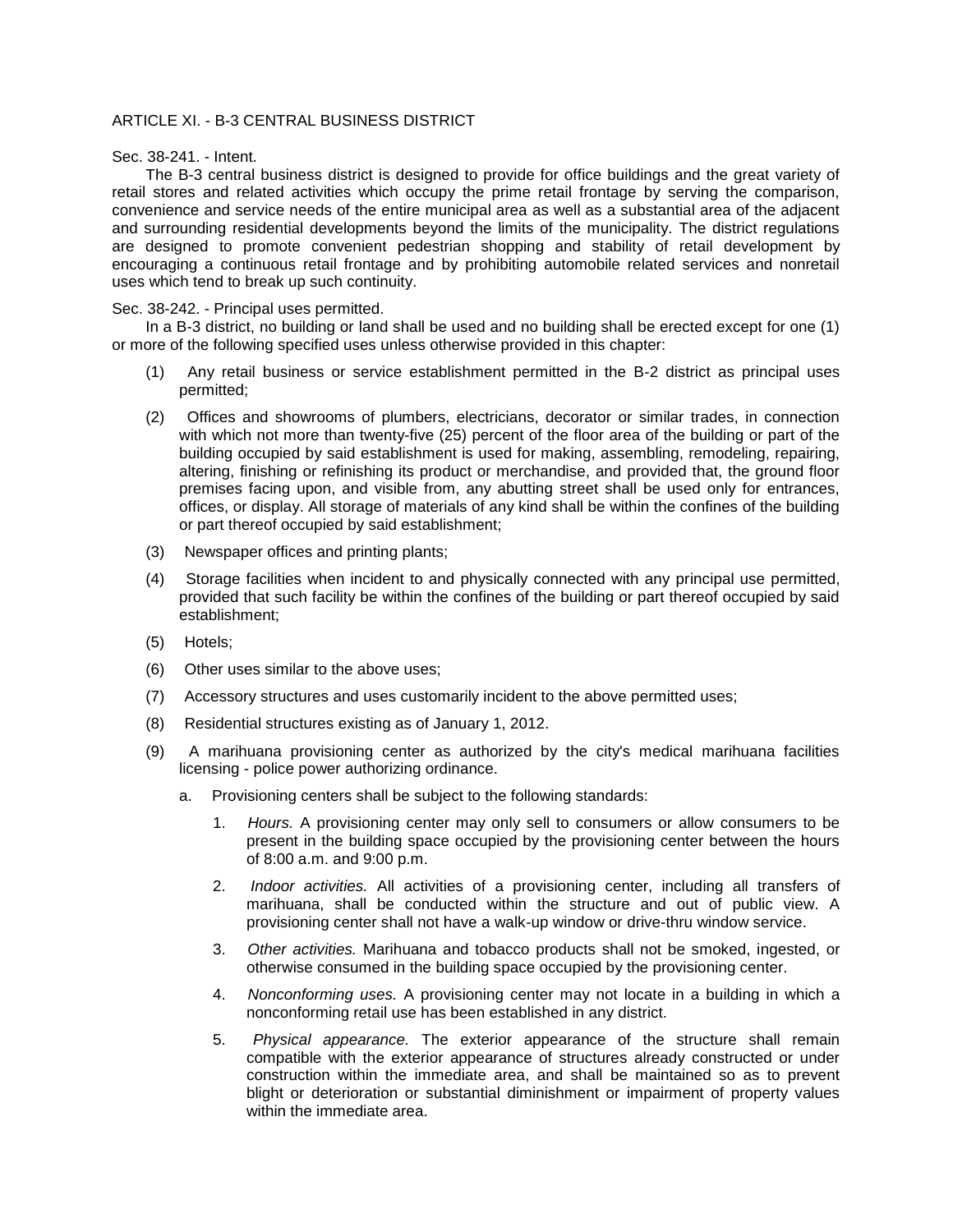- 7. 6. Buffer Zones. A provisioning center may not be located within the distance specified from the uses below as determined by the city of Owosso. Distance shall be measured as stipulated in the Michigan Liquor Control Act.
	- i. A provisioning center may not be located within 200 feet of the real property comprising or used by a public or private elementary, vocational, or secondary school. The distance between the school building and the provisioning center must be measured along the center line of the street or streets of address between 2 fixed points on the center line determined by projecting straight lines, at right angles to the center line, from the part of the school building nearest to the provisioning center and from the part of the provisioning center nearest to the school building.
	- ii. A provisioning center may not be located within 100 feet of a residentially zoned structure. The distance between the residential zoned structure and the provisioning center must be measured along the center line of the street or streets of address between 2 fixed points on the center line determined by projecting straight lines, at right angles to the center line, from the part of the residentially zoned structure nearest to the provisioning center and from the part of the provisioning center nearest to the residentially zoned structure.
	- iii. A provisioning center may not be located within 100 feet of a vacant residentially zoned parcel. The distance between the residential zoned vacant parcel and the provisioning center must be measured along the center line of the street or streets of address between 2 fixed points on the center line determined by projecting straight lines, at right angles to the center line, from the intersection of the minimum front or rear yard and side yard setback requirement nearest to the provisioning center and from the part of the provisioning center nearest to the intersection of the minimum front or rear yard and side yard setback requirement.
	- iv. No parcel containing a medical marijuana provisioning center shall be located within 100 feet of a parcel on which another medical marijuana provisioning center is located. The distance between two medical marijuana provisioning centers must be measured along the center line of the street or streets of address between 2 fixed points on the center line determined by projecting straight lines, at right angles to the center line, from the nearest part of each provisioning center to the other provisioning center.
- 7. *Odor.* As used in this subsection, building means the building, or portion thereof, used for a provisioning center.
	- i. The building shall be equipped with an activated carbon filtration system for odor control to ensure that air leaving the building through an exhaust vent first passes through an activated carbon filter.
	- ii. The filtration system shall consist of one (1) or more fans and activated carbon filters. At a minimum, the fan(s) shall be sized for cubic feet per minute (CFM) equivalent to the volume of the building (length multiplied by width multiplied by height) divided by three (3). The filter(s) shall be rated for the applicable CFM.
	- iii. The filtration system shall be maintained in working order and shall be in use. The filters shall be changed a minimum of once every three hundred sixty-five (365) days.
	- iv. Negative air pressure shall be maintained inside the building.
	- v. Doors and windows shall remain closed, except for the minimum time length needed to allow people to ingress or egress the building.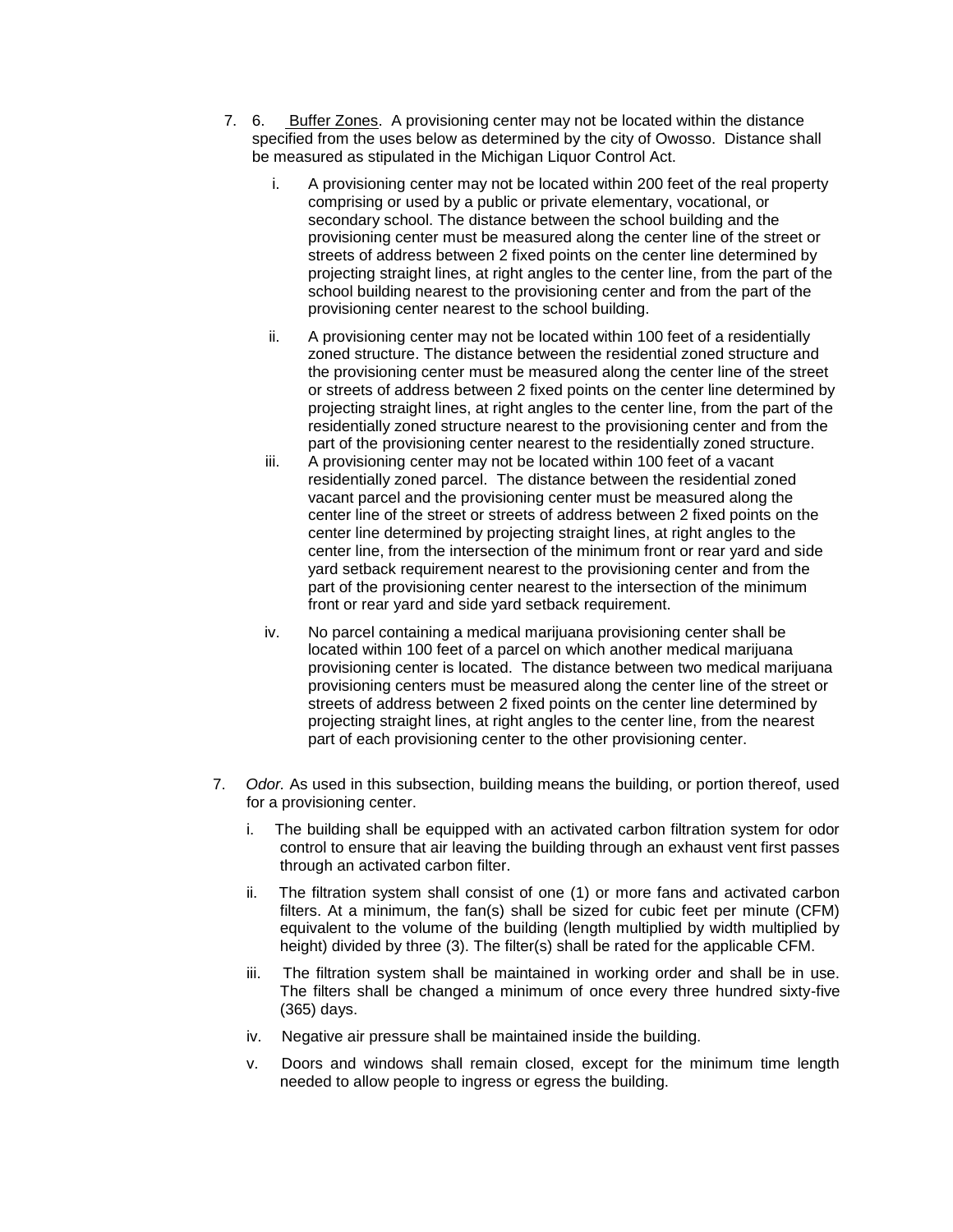vi. An alternative odor control system is permitted if the special use applicant submits and the municipality accepts a report by a mechanical engineer licensed in the state demonstrating that the alternative system will control odor as well or better than the activated carbon filtration system otherwise required. The municipality may hire an outside expert to review the alternative system design and advise as to its comparability and whether in the opinion of the expert it should be accepted.

Sec. 38-243. - Uses permitted subject to special conditions.

The following uses shall be permitted in a B-3 district subject to the conditions hereinafter imposed for each use and subject further to the review and approval of the site plan by the planning commission in accordance with section 38-390:

- (1) One-, two- and multiple-family residential dwelling units within a business structure subject to the conditions of section 38-173(4). For dwelling units located in the area described in section 38-380(11), these additional development standards shall apply:
	- a. The owner of the dwelling unit shall be responsible for providing area for trash disposal adequate to service each dwelling unit.
	- b. If the open space standard for dwelling units specified in section 38-123(c) are not met, the owner of the dwelling unit may substitute any combination of these open space equivalents per unit to meet the section 38-123(c) standard:
		- 1. Ground floor bicycle storage at twenty-five (25) square foot per apartment, fifty (50) square foot credit.
		- 2. Central air conditioning, one hundred fifty (150) square foot credit per unit.
		- 3. Laundry hook-ups/laundry room, fifty (50) square foot credit.
		- 4. Rooftop garden or patio (minimum one hundred fifty (150) square feet), two hundred (200) square foot credit.
		- 5. Indoor stove top grill, fifty (50) square foot credit.
		- 6. Minimum eight (8) square feet of skylight windows, fifty (50) square foot credit.
		- 7. Minimum four-foot by ten-foot rear yard balcony with wrought iron railing, two hundred (200) square foot credit.
		- 8. Whirlpool or Jacuzzi tub, one hundred fifty (150) square foot credit.

## Sec. 38-244. - Required conditions.

The following conditions are required in a B-3 district:

- (1) All business establishments shall be retail or service establishments dealing directly with consumers. All goods provided on the premises shall be sold at retail on the premises where produced.
- (2) All business, servicing or processing, except for off-street parking, or loading, shall be conducted within completely enclosed buildings.

Sec. 38-245. - Area and bulk requirements.

See article XVI, schedule of regulations, limiting the height and bulk of buildings, the minimum size of lot by permitted land use, and providing minimum yard setback requirements for B-3 districts.

## Sec. 38-246. - General provisions.

See article XVII, general provisions, for requirements governing off-street parking, signs, walls and other provisions for B-3 districts.

Sec. 38-247. - Uses requiring a special use permit.

The following uses are permitted in the B-3 District by issuance of a special use permit: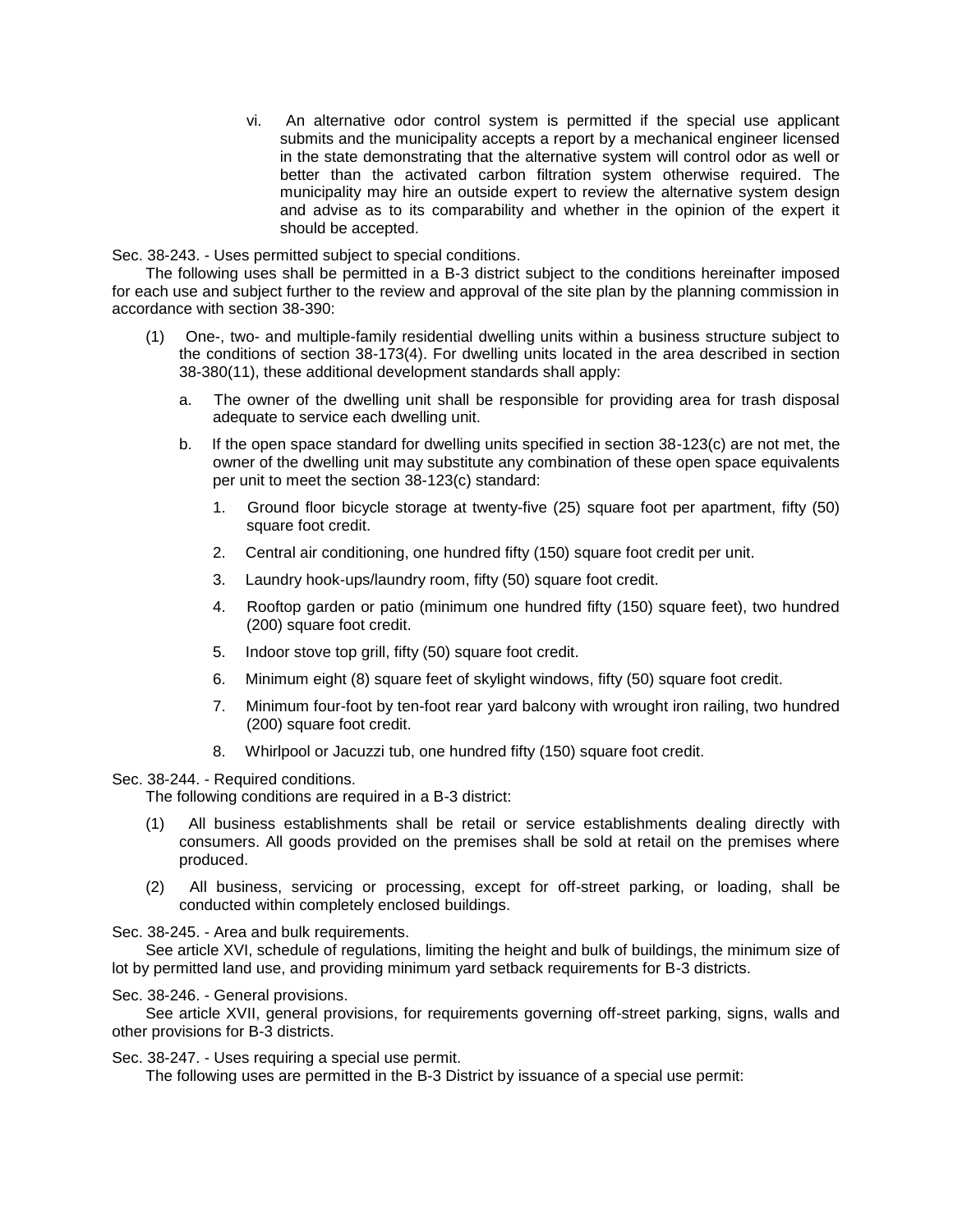(1) Commercial recreation operations in upper stories of commercial buildings in accordance with section 38-454(i).

## ARTICLE XII. - B-4 GENERAL BUSINESS DISTRICTS

### Sec. 38-266. - Intent.

The B-4 general business districts are designed to provide sites for more diversified business types which would often be incompatible with the pedestrian movement to the local planned shopping center or central business districts.

## Sec. 38-267. - Principal uses permitted.

In a B-4 district, no building or land shall be used and no building shall be erected except for one (1) or more of the following specified uses unless otherwise provided in this chapter:

- (1) Any retail business or service establishment permitted in the B-1, B-2 and B-3 districts as principal uses permitted;
- (2) Mortuary establishments subject to the conditions of section 38-173;
- (3) Bowling alley, billiard hall, indoor archery range, indoor tennis courts, or other commercial recreation operation when completely enclosed in a building;
- (4) New and used motor vehicle salesroom, showroom, or office;
- (5) Public utility offices, exchanges, transformer stations and substations, pump stations but not including outdoor storage;
- (6) Establishments of plumbers, heating contractors, decorators and electricians or similar trades;
- (7) Other uses similar to the above uses;
- (8) Accessory structures and uses customarily incident to the above permitted uses;
- (9) Residential structures existing as of January 1, 2012.
- (10) A marihuana provisioning center as authorized by the city's medical marihuana facilities licensing — police power authorizing ordinance.
	- a. Provisioning centers shall be subject to the following standards:
		- 1. *Hours.* A provisioning center may only sell to consumers or allow consumers to be present in the building space occupied by the provisioning center between the hours of 8:00 a.m. and 9:00 p.m.
		- 2. *Indoor activities.* All activities of a provisioning center, including all transfers of marihuana, shall be conducted within the structure and out of public view. A provisioning center shall not have a walk-up window or drive-thru window service.
		- 3. *Other activities.* Marihuana and tobacco products shall not be smoked, ingested, or otherwise consumed in the building space occupied by the provisioning center.
		- 4. *Nonconforming uses.* A provisioning center may not locate in a building in which a nonconforming retail use has been established in any district.
		- 5. *Physical appearance.* The exterior appearance of the structure shall remain compatible with the exterior appearance of structures already constructed or under construction within the immediate area, and shall be maintained so as to prevent blight or deterioration or substantial diminishment or impairment of property values within the immediate area.

6. Buffer Zones. A provisioning center may not be located within the distance specified from the uses below as determined by the city of Owosso. Distance shall be measured as stipulated in the Michigan Liquor Control Act.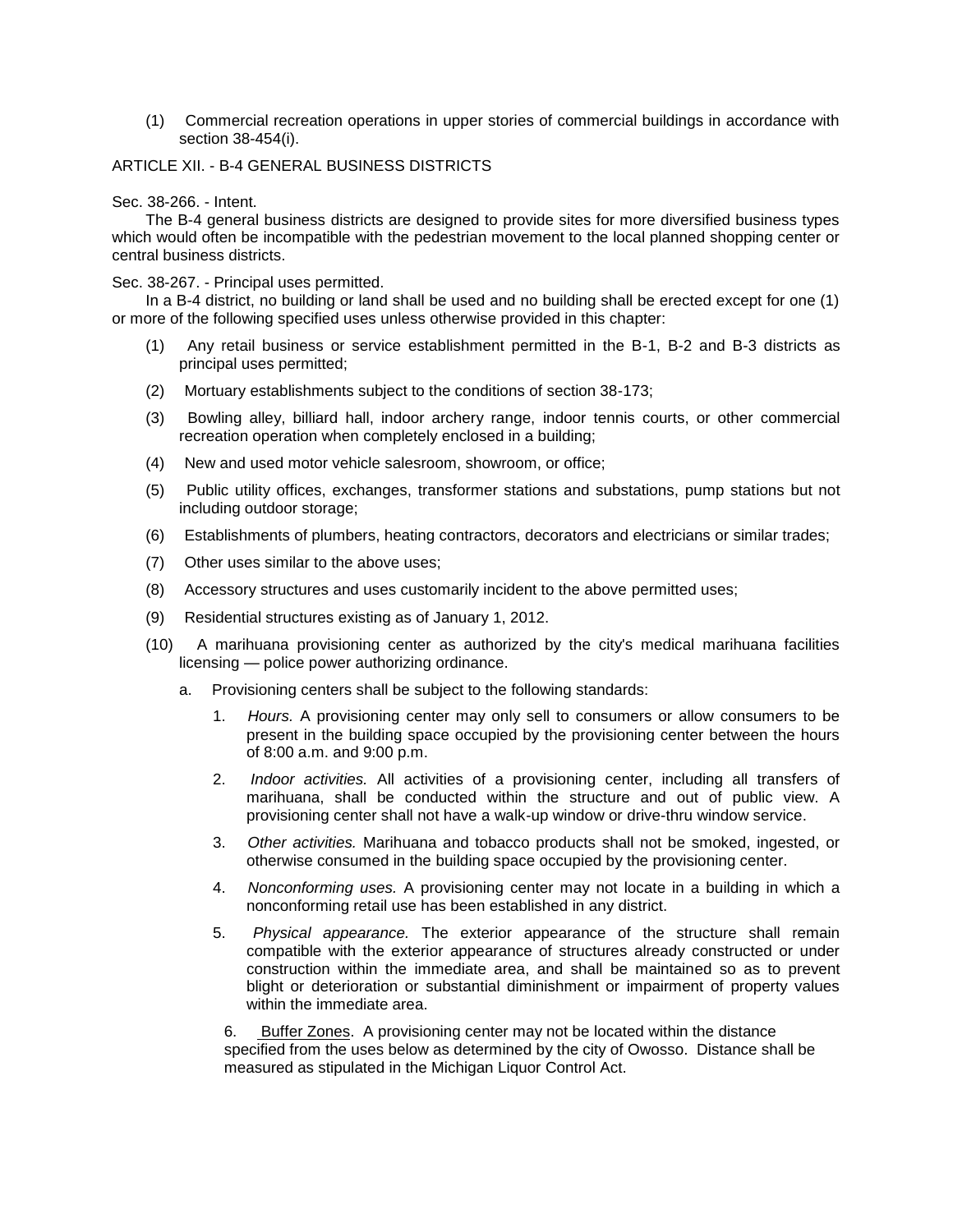- i. A provisioning center may not be located within 200 feet of the real property comprising or used by a public or private elementary, vocational, or secondary school. The distance between the school building and the provisioning center must be measured along the center line of the street or streets of address between 2 fixed points on the center line determined by projecting straight lines, at right angles to the center line, from the part of the school building nearest to the provisioning center and from the part of the provisioning center nearest to the school building.
- ii. A provisioning center may not be located within 100 feet of a residentially zoned structure. The distance between the residential zoned structure and the provisioning center must be measured along the center line of the street or streets of address between 2 fixed points on the center line determined by projecting straight lines, at right angles to the center line, from the part of the residentially zoned structure nearest to the provisioning center and from the part of the provisioning center nearest to the residentially zoned structure.
- iii. A provisioning center may not be located within 100 feet of a vacant residentially zoned parcel. The distance between the residential zoned vacant parcel and the provisioning center must be measured along the center line of the street or streets of address between 2 fixed points on the center line determined by projecting straight lines, at right angles to the center line, from the intersection of the minimum front or rear yard and side yard setback requirement nearest to the provisioning center and from the part of the provisioning center nearest to the intersection of the minimum front or rear yard and side yard setback requirement.
- iv. No parcel containing a medical marijuana provisioning center shall be located within 100 feet of a parcel on which another medical marijuana provisioning center is located. The distance between two medical marijuana provisioning centers must be measured along the center line of the street or streets of address between 2 fixed points on the center line determined by projecting straight lines, at right angles to the center line, from the nearest part of each provisioning center to the other provisioning center.
- 7. *Odor.* As used in this subsection, building means the building, or portion thereof, used for a provisioning center.
	- i. The building shall be equipped with an activated carbon filtration system for odor control to ensure that air leaving the building through an exhaust vent first passes through an activated carbon filter.
	- ii. The filtration system shall consist of one (1) or more fans and activated carbon filters. At a minimum, the fan(s) shall be sized for cubic feet per minute (CFM) equivalent to the volume of the building (length multiplied by width multiplied by height) divided by three (3). The filter(s) shall be rated for the applicable CFM.
	- iii. The filtration system shall be maintained in working order and shall be in use. The filters shall be changed a minimum of once every three hundred sixty-five (365) days.
	- iv. Negative air pressure shall be maintained inside the building.
	- v. Doors and windows shall remain closed, except for the minimum time length needed to allow people to ingress or egress the building.
	- vi. An alternative odor control system is permitted if the special use applicant submits and the municipality accepts a report by a mechanical engineer licensed in the state demonstrating that the alternative system will control odor as well or better than the activated carbon filtration system otherwise required. The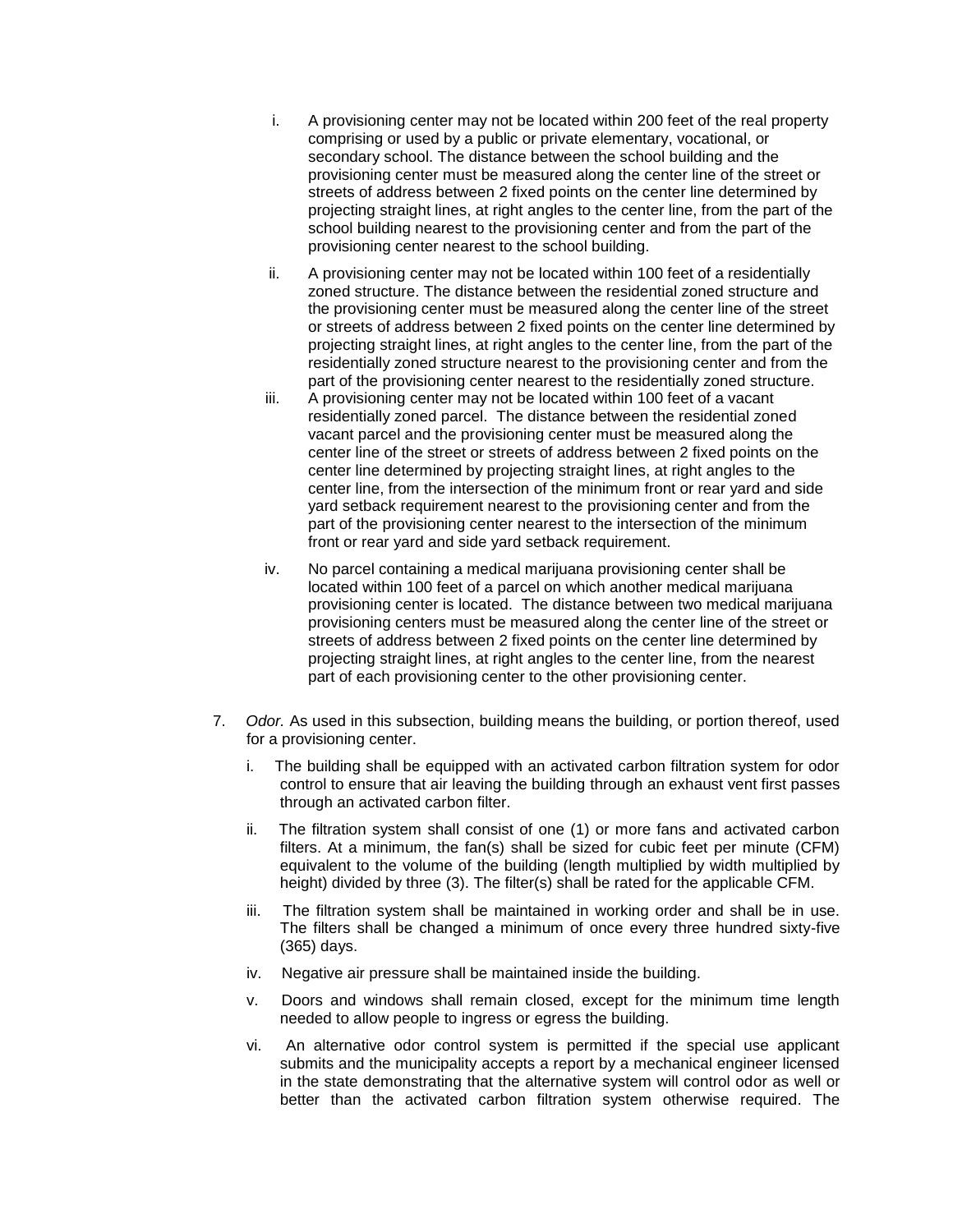municipality may hire an outside expert to review the alternative system design and advise as to its comparability and whether in the opinion of the expert it should be accepted.

Sec. 38-268. - Principal uses permitted subject to special conditions.

The following uses shall be permitted in a B-4 district subject to the conditions hereinafter imposed for each use and subject further to the review and approval of the site plan by the planning commission in accordance with section 38-390:

- (1) Gasoline service stations including rustproofing/undercoating as an incidental use, subject further to the conditions of section 38-199;
- (2) Outdoor sales for exclusive sale of new and secondhand automobiles, housetrailers, or rental of trailers and/or automobiles, and undercoating/rustproofing as an incidental use, all subject to the following:
	- a. The lot or area used for sales or display shall be provided with a permanent, durable and dustless surface, and shall be graded and drained so as to dispose of all surface water accumulated within the area in such a way as to preclude drainage of water onto adjacent property or toward buildings.
	- b. Access to the outdoor sales area shall be at least sixty (60) feet from the intersection of any two (2) streets.
	- c. No major repair or major refinishing shall be done on the lot.
	- d. All lighting shall be shielded from adjacent residential districts.
- (3) Motel, subject to the following conditions:
	- a. Access shall be provided so as not to conflict with the adjacent business uses or adversely affect traffic flow on a major thoroughfare.
	- b. Each unit shall contain not less than two hundred fifty (250) square feet of floor area.
	- c. No guest shall establish residence at a motel for more than thirty (30) days within any calendar year.
- (4) Business in the character of a drive-in or open front store, subject to the following conditions:
	- a. A setback of at least sixty (60) feet from the right-of-way of any existing or proposed street must be maintained.
	- b. Access points shall be located at least sixty (60) feet from the intersection of any two (2) streets.
	- c. All lighting shall be shielded from adjacent residential districts.
	- d. A six-foot high, completely obscuring wall shall be provided when abutting or adjacent districts are zoned for any residential, OS-1, B-1, B-2, B-3 or B-4 districts. The wall shall further meet the requirements of article XVII, general provisions.
- (5) Veterinary hospitals or clinics, provided all activities are conducted within a totally enclosed main building and provided further that all buildings are set back at least two hundred (200) feet from abutting residential districts on the same side of the street;
- (6) Plant materials nursery for the retail sale of plant materials not grown on the site, and sales of lawn furniture, playground equipment and garden supplies subject to the following conditions:
	- a. The storage and/or display of any materials and/or products shall meet all setback requirements of a structure.
	- b. All loading and parking shall be provided off-street.
	- c. The storage of any soil, fertilizer, or other loose unpackaged materials shall be contained so as to prevent any effects on adjacent uses.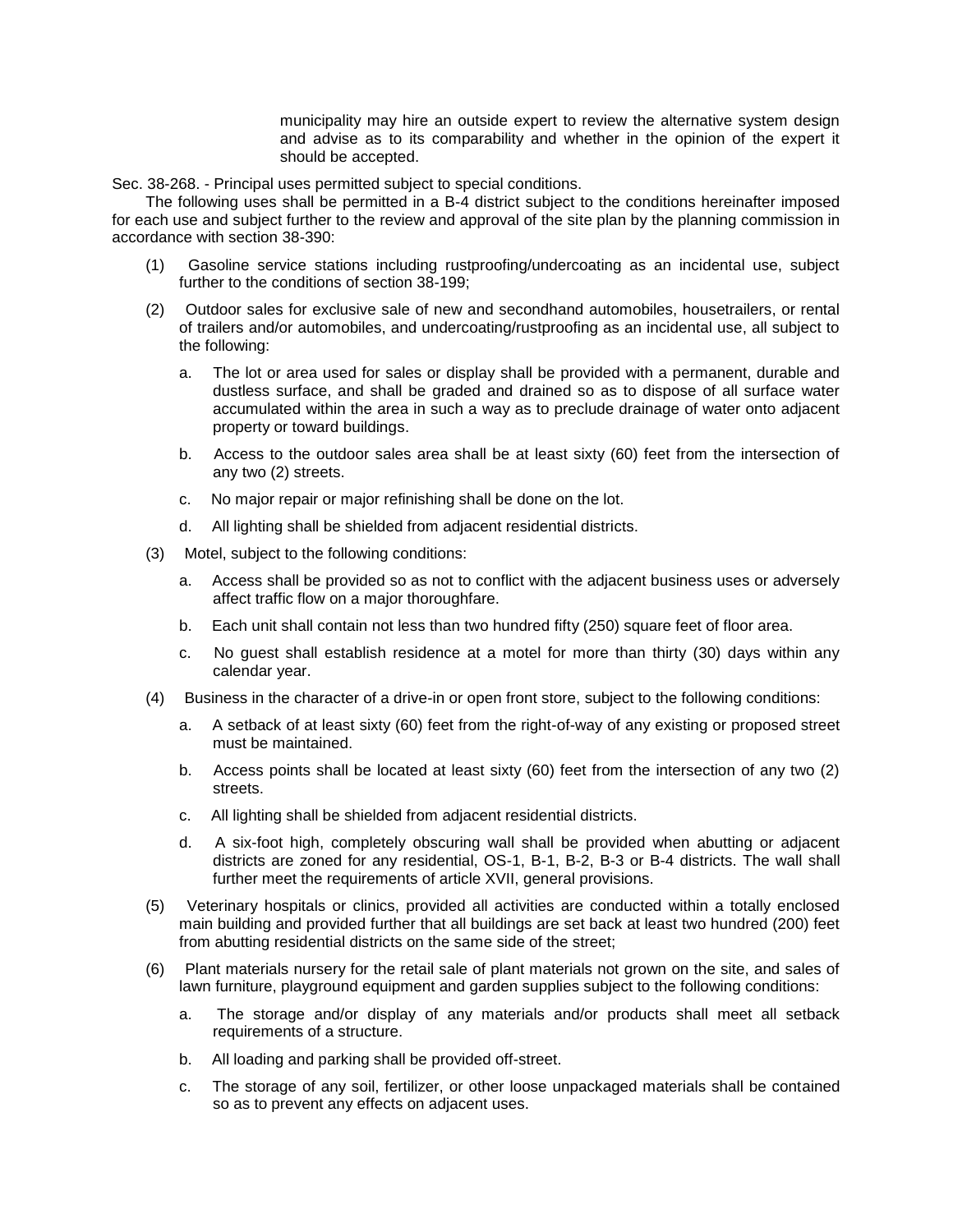- (7) Auto wash when completely enclosed in a building. Drainage of water onto adjacent property or toward buildings shall be precluded through the proper grading of the site;
- (8) Bus passenger station;
- (9) Public buildings;
- (10) One-, two-, and multiple-family dwelling units within a business structure with frontage on Main Street from Chipman Street intersection east to Water Street and the Dutchtown area for land within Stewart Street, Chipman Street, and the Huron Eastern Railroad and subject to conditions of section 38-173.

Sec. 38-269. - Area and bulk requirements.

See article XVI, schedule of regulations, limiting the height and bulk of buildings, the minimum size of lot by permitted land use, and providing minimum yard setback requirements for B-4 districts.

Sec. 38-270. - General provisions.

See article XVII, general provisions, for requirements governing off-street parking, signs, walls and other provisions for B-4 districts.

Sec. 38-271. - Uses permitted by issuance of a special use permit.

The following uses are permitted in a B-4 District by issuance of a special use permit:

(1) Ground floor apartments in accordance with section 38-454(h).

# ARTICLE XIII. - I-1 LIGHT INDUSTRIAL DISTRICTS

Sec. 38-291. - Intent.

The I-1 light industrial districts are designed so as to primarily accommodate wholesale activities, warehouses and industrial operations whose external, physical effects are restricted to the area of the district and in no manner affect in a detrimental way any of the surrounding districts. The I-1 districts are so structured as to permit, along with any specified uses, the manufacturing, compounding, processing, packaging, assembly and/or treatment of finished or semi-finished products from previously prepared material. It is further intended that the processing of raw material for shipment in bulk form, to be used in an industrial operation at another location, not be permitted. The general goals of these use districts include, among others, the following specific purposes:

- (1) To provide sufficient space, in appropriate locations, to meet the needs of the city's expected future economy for all types of manufacturing and related uses;
- (2) To protect abutting residential districts by separating them from manufacturing activities, and by prohibiting the use of such industrial areas for new residential development;
- (3) To promote manufacturing development which is free from danger of fire, explosions, toxic and noxious matter, radiation and other hazards, and from offensive noise, vibration, smoke, odor and other objectionable influences;
- (4) To promote the most desirable use of land in accordance with a well considered plan. To protect the character and established pattern of adjacent development, and in each area to conserve the value of land and buildings and other structures, and to protect the city's tax revenue.

### Sec. 38-292. - Principal uses permitted.

In an I-1 district, no building or land shall be used and no building shall be erected except for one (1) or more of the following specified uses unless otherwise provided in this chapter and subject further to the review and approval of the site plan by the planning commission in accordance with section 38-390:

- (1) Any use charged with the principal function of basic research, design and pilot or experimental product development when conducted within a completely enclosed building;
- (2) Any of the following uses when the manufacturing, compounding or processing is conducted wholly within a completely enclosed building. That portion of the land used for open storage facilities for materials or equipment used in the manufacturing, compounding, or processing shall be totally obscured by a wall on those sides abutting any residential, office or business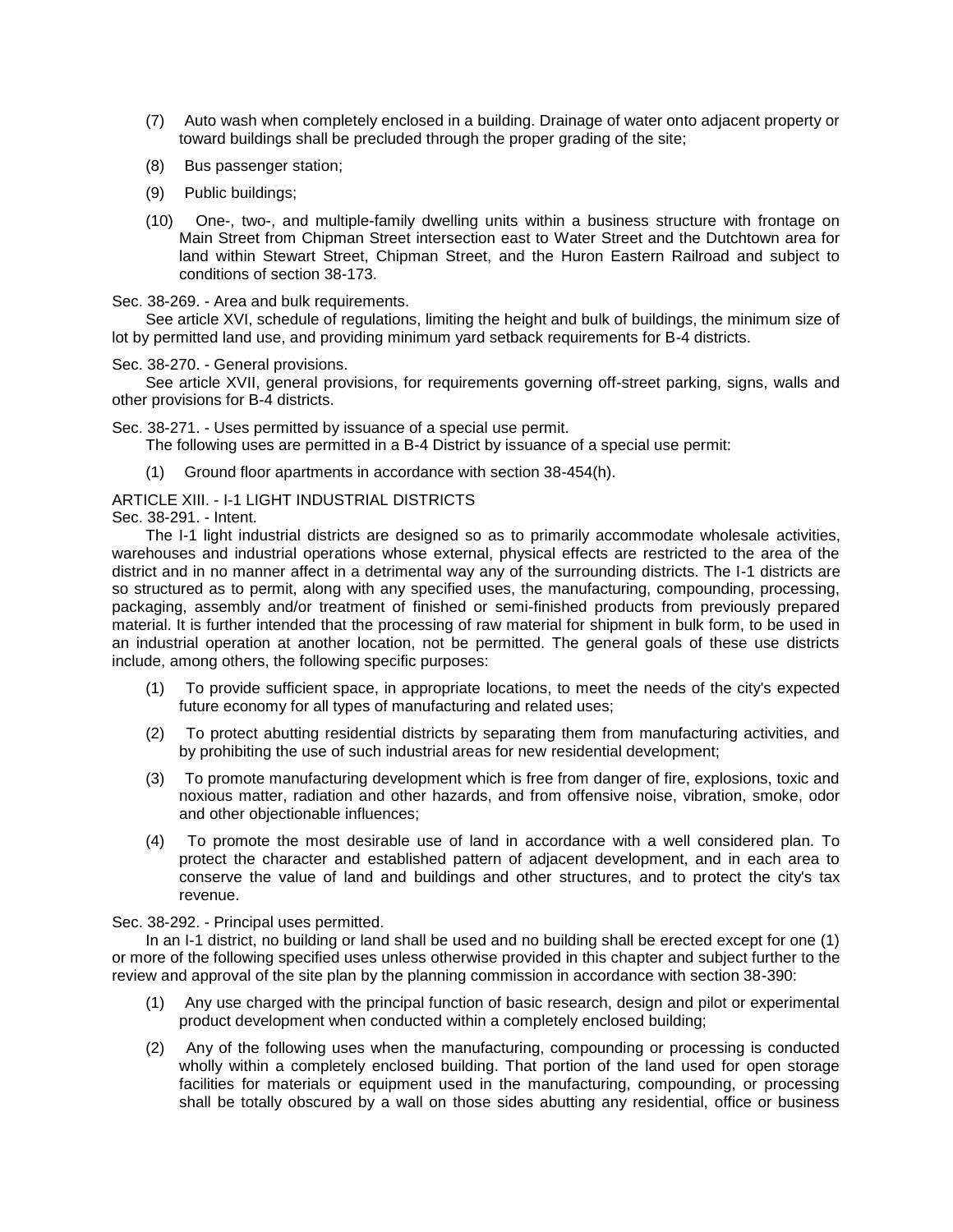districts, and on any front yard abutting a public thoroughfare except as otherwise provided in section 38-289. In I-1 districts, the extent of such a wall may be determined by the planning commission on the basis of usage. Such a wall shall not be less than four (4) feet six (6) inches in height and may, depending upon land usage, be required to be eight (8) feet in height, and shall be subject further to the requirements of article XVII, general provisions. A chain link fence, with intense evergreen shrub planting, shall be considered an obscuring wall. The height shall be determined in the same manner as the wall height as above set forth.

- a. Warehousing and wholesale establishments, and trucking facilities;
- b. The manufacture, compounding, processing, packaging or treatment of such products such as, but not limited to, bakery goods, candy, cosmetics, pharmaceuticals, toiletries, food products, hardware and cutlery, tool, die, gauge and machine shops;
- c. The manufacture, compounding, assembling, or treatment of articles or merchandise from previously prepared materials: bone, canvas, cellophane, cloth, cork, elastomers, feathers, felt, fibre [fiber], fur, glass, hair, horn, leather, paper, plastics, rubber, precious or semiprecious metals or stones, sheet metal, shell, textiles, tobacco, wax, wire, wood and yarns;
- d. The manufacture of pottery and figurines or other similar ceramic products using only previously pulverized clay, and kilns fired only by electricity or gas;
- e. Manufacture of musical instruments, toys, novelties and metal or rubber stamps, or other molded rubber products;
- f. Manufacture or assembly of electrical appliances, electronic instruments and devices, radios and phonographs;
- g. Laboratories—Experimental, film or testing;
- h. Manufacturing and repair of electric or neon signs, light sheet metal products, including heating and ventilating equipment, cornices, eaves and the like;
- i. Central dry cleaning plants or laundries provided that such plants shall not deal directly with consumer at retail;
- j. All public utilities, including buildings, necessary structures, storage yards and other related uses.
- (3) Warehouses, storage and transfer and electric and gas service buildings and yards; public utility buildings, telephone exchange buildings, electrical transformer stations and substations, and gas regulator stations; water supply and sewage disposal plants; water and gas tank holders; railroad transfer and storage tracks; railroad rights-of-way; freight terminals;
- (4) Storage facilities for building materials, sand, gravel, stone, lumber, storage of contractor's equipment and supplies, provided such is enclosed within a building or within an obscuring wall or fence on those sides abutting all residential, office, or business districts, and on any yard abutting a public thoroughfare. In any "I-1" district, the extent of such fence or wall may be determined by the planning commission on the basis of usage. Such fence or wall shall not be less than five (5) feet in height, and may, depending on land usage, be required to be eight (8) feet in height. A chain link type fence, with heavy evergreen shrubbery inside of said fence, shall be considered to be an obscuring fence;
- (5) Municipal uses such as water treatment plants, and reservoirs, sewage treatment plants, and all other municipal buildings and uses, including outdoor storage;
- (6) Commercial kennels;
- (7) Greenhouses;
- (8) Other uses of a similar and no more objectionable character to the above uses;
- (9) Accessory buildings and uses customarily incident to any of the above permitted uses;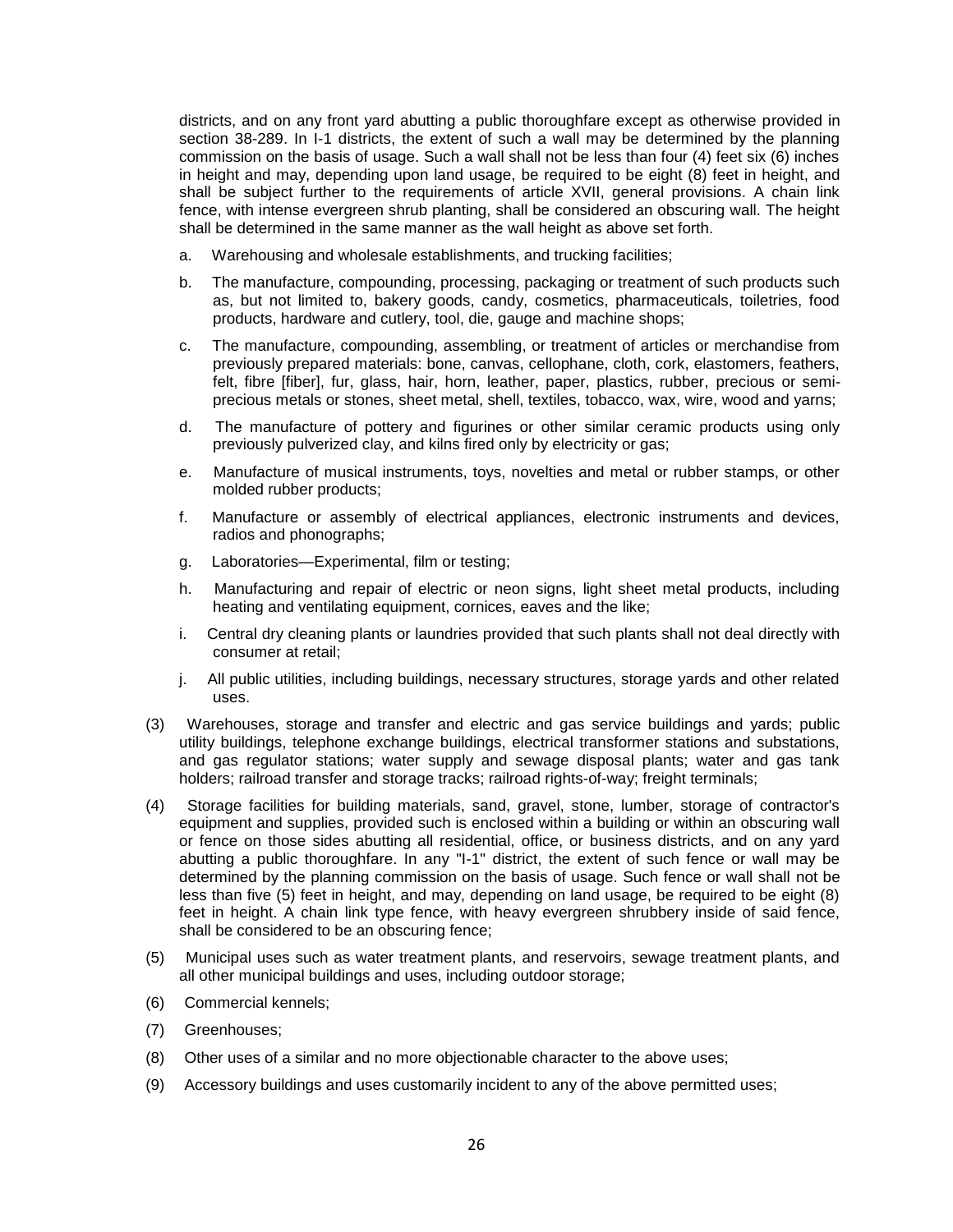- (10) Residential structures existing as of January 1, 2012.
- (11) A marihuana provisioning center as authorized by the city of Owosso's Medical Marihuana Facilities Licensing - Police Power authorizing ordinance.
	- a. Provisioning centers shall be subject to the following standards:
		- 1. Hours. A provisioning center may only sell to consumers or allow consumers to be present in the building space occupied by the provisioning center between the hours of 8:00 a.m. and 9:00 p.m.
		- 2. Indoor Activities. All activities of a provisioning center, including all transfers of marihuana, shall be conducted within the structure and out of public view. A provisioning center shall not have a walk-up window or drive-thru window service.
		- 3. Other Activities. Marihuana and tobacco products shall not be smoked, ingested, or otherwise consumed in the building space occupied by the provisioning center.
		- 4. Nonconforming Uses. A provisioning center may not locate in a building in which a nonconforming retail use has been established in any district.
		- 5. Physical Appearance. The exterior appearance of the structure shall remain compatible with the exterior appearance of structures already constructed or under construction within the immediate area, and shall be maintained so as to prevent blight or deterioration or substantial diminishment or impairment of property values within the immediate area.
		- 6. Buffer Zones. A provisioning center may not be located within the distance specified from the uses below as determined by the city of Owosso. Distance shall be measured as stipulated in the Michigan Liquor Control Act as follows:
			- i. A provisioning center may not be located within 200 feet of the real property comprising or used by a public or private elementary, vocational, or secondary school. The distance between the school building and the provisioning center must be measured along the center line of the street or streets of address between 2 fixed points on the center line determined by projecting straight lines, at right angles to the center line, from the part of the school building nearest to the provisioning center and from the part of the provisioning center nearest to the school building.
			- ii. A provisioning center may not be located within 100 feet of a residentially zoned structure. The distance between the residential zoned structure and the provisioning center must be measured along the center line of the street or streets of address between 2 fixed points on the center line determined by projecting straight lines, at right angles to the center line, from the part of the residentially zoned structure nearest to the provisioning center and from the part of the provisioning center nearest to the residentially zoned structure.
			- iii. A provisioning center may not be located within 100 feet of a vacant residentially zoned parcel. The distance between the residential zoned vacant parcel and the provisioning center must be measured along the center line of the street or streets of address between 2 fixed points on the center line determined by projecting straight lines, at right angles to the center line, from the intersection of the minimum front or rear yard and side yard setback requirement nearest to the provisioning center and from the part of the provisioning center nearest to the intersection of the minimum front or rear yard and side yard setback requirement.
			- iv. No parcel containing a medical marijuana provisioning center shall be located within 100 feet of a parcel on which another medical marijuana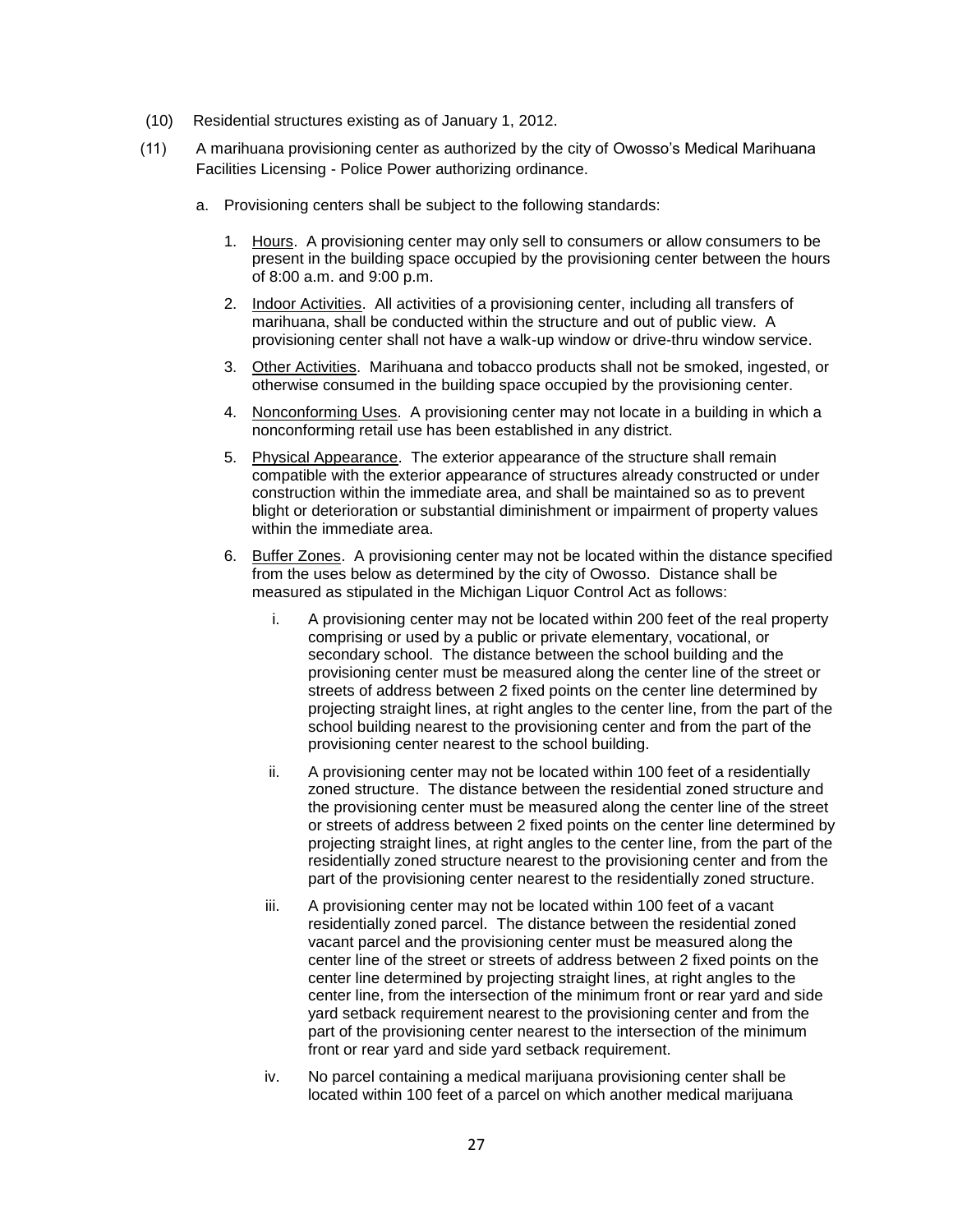provisioning center is located. The distance between two medical marijuana provisioning centers must be measured along the center line of the street or streets of address between 2 fixed points on the center line determined by projecting straight lines, at right angles to the center line, from the nearest part of each provisioning centers to the other provisioning center.

- 7. Odor. As used in this subsection, building means the building, or portion thereof, used for a provisioning center.
	- i. The building shall be equipped with an activated carbon filtration system for odor control to ensure that air leaving the building through an exhaust vent first passes through an activated carbon filter.
	- ii. The filtration system shall consist of one or more fans and activated carbon filters. At a minimum, the fan(s) shall be sized for cubic feet per minute (CFM) equivalent to the volume of the building (length multiplied by width multiplied by height) divided by three. The filter(s) shall be rated for the applicable CFM.
	- iii. The filtration system shall be maintained in working order and shall be in use. The filters shall be changed a minimum of once every 365 days.
	- iv. Negative air pressure shall be maintained inside the building.
	- v. Doors and windows shall remain closed, except for the minimum time length needed to allow people to ingress or egress the building.
	- vi. An alternative odor control system is permitted if the special use applicant submits and the municipality accepts a report by a mechanical engineer licensed in the State of Michigan demonstrating that the alternative system will control odor as well or better than the activated carbon filtration system otherwise required. The municipality may hire an outside expert to review the alternative system design and advise as to its comparability and whether in the opinion of the expert it should be accepted.

## **Sec. 38-292. - Principal uses permitted.** (I-1, Light Industrial District)

In an I-1 district, no building or land shall be used and no building shall be erected except for one (1) or more of the following specified uses unless otherwise provided in this chapter and subject further to the review and approval of the site plan by the planning commission in accordance with section 38- 390:

- (12) Marihuana growers, processors, safety compliance facilities or secure transporters as authorized by the city of Owosso's Medical Marihuana Facilities Licensing - Police Power authorizing ordinance shall be subject to the following standards:
	- a. Minimum Yard Depth/Distance from Lot Lines. Minimum yard depth/distance from lot lines shall adhere to measurement requirements as listed in Article XVI. –Schedule of Regulations for each zoning designation as listed.
	- b. Indoor Growing and Processing. In the I-1 light industrial district, marihuana growing shall be located entirely within a fully enclosed, secure, indoor facility or greenhouse with rigid walls, a roof, and doors. Marihuana processing shall be located entirely within one or more completely enclosed buildings.
	- c. Maximum Building Floor Space. The following maximum building floor space shall apply in the I-1 light industrial district:
		- 1. If only a portion of a building is authorized for use in marihuana growing or processing, a partition wall at least seven feet in height, or a height as required by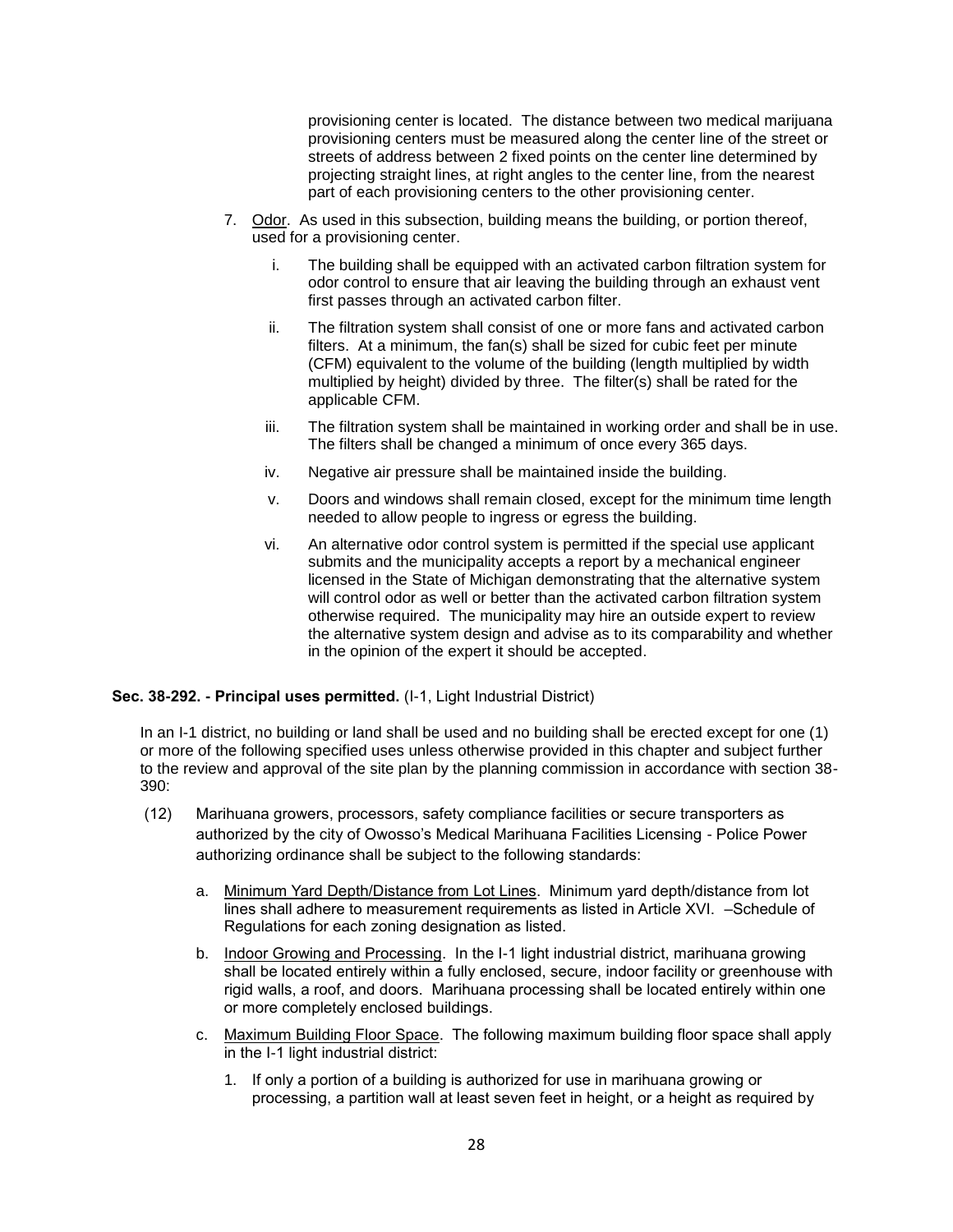the applicable building codes, whichever is greater, shall separate the marihuana growing or processing space from the remainder of the building. A partition wall must include a door, capable of being closed and locked, for ingress and egress between the marihuana growing or processing space and the remainder of the building.

- d. Lighting. Lighting shall be regulated as follows:
	- 1. Light cast by light fixtures inside any building used for marihuana growing or marihuana processing shall not be visible outside the building from 7:00 p.m. to 7:00 a.m. the following day.
	- 2. Outdoor marihuana grow lights shall not be illuminated from 7:00 p.m. to 7:00 a.m. the following day.
- e. Odor. As used in this subsection, building means the building, or portion thereof, used for marihuana growing or marihuana processing.
	- 1. The building shall be equipped with an activated carbon filtration system for odor control to ensure that air leaving the building through an exhaust vent first passes through an activated carbon filter.
	- 2. The filtration system shall consist of one or more fans and activated carbon filters. At a minimum, the fan(s) shall be sized for cubic feet per minute (CFM) equivalent to the volume of the building (length multiplied by width multiplied by height) divided by three. The filter(s) shall be rated for the applicable CFM.
	- 3. The filtration system shall be maintained in working order and shall be in use. The filters shall be changed a minimum of once every 365 days.
	- 4. Negative air pressure shall be maintained inside the building.
	- 5. Doors and windows shall remain closed, except for the minimum length of time needed to allow people to ingress or egress the building.
	- 6. An alternative odor control system is permitted if the applicant submits and the municipality accepts a report by a mechanical engineer licensed in the state of Michigan demonstrating that the alternative system will control odor as well or better than the activated carbon filtration system otherwise required. The municipality may hire an outside expert to review the alternative system design and advise as to its comparability and whether in the opinion of the expert it should be accepted.
- f. Security Cameras. Security cameras must be used and shall be directed to record only the subject property and may not be directed to public rights-of-way as applicable, except as required to comply with licensing requirements of the state of Michigan. Recordings shall be kept for 90 days.
- g. Buffer Zones. A marihuana grower, processor, safety compliance facility, or secure transporter may not be located within the distance specified from the uses below as determined by the city of Owosso. Distance shall be measured as stipulated in the Michigan Liquor Control Act as follows:
	- 1. A marihuana grower, processor, safety compliance facility, or secure transporter may not be located within 200 feet of the real property comprising or used by a public or private elementary, vocational, or secondary school. The distance between the school building and the marihuana grower, processor, safety compliance facility, or secure transporter must be measured along the center line of the street or streets of address between 2 fixed points on the center line determined by projecting straight lines, at right angles to the center line, from the part of the school building nearest to the marihuana grower, processor, safety compliance facility, or secure transporter and from the part of the marihuana grower, processor, safety compliance facility, or secure transporter nearest to the school building.